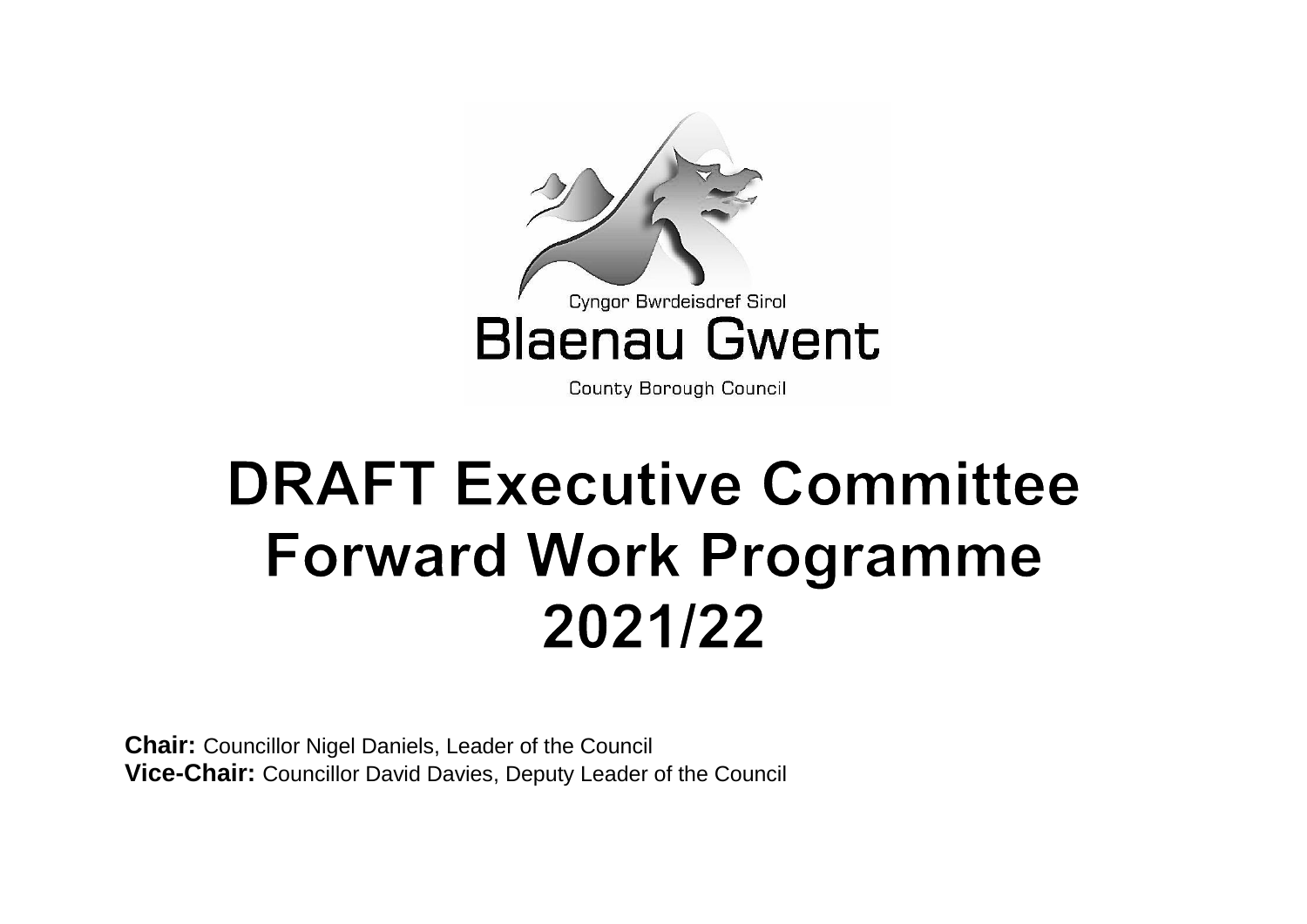**Executive Meeting Date: Wednesday 16th June 2021** Report Submission Deadline Date to Liz Thomas: Tuesday 25<sup>th</sup> May 2021 **\***Reports received after this date will be included on the next agenda of Executive

| <b>Report Title</b>               | <b>Purpose of Report</b>                                                                                                              | <b>Lead Officer</b> | <b>Scrutiny</b><br><b>Meeting Date</b> | <b>Council</b><br><b>Meeting</b><br>Date |  |  |
|-----------------------------------|---------------------------------------------------------------------------------------------------------------------------------------|---------------------|----------------------------------------|------------------------------------------|--|--|
| <b>DECISION ITEMS</b>             |                                                                                                                                       |                     |                                        |                                          |  |  |
|                                   | <b>Portfolio:</b> Leader / Corporate Services                                                                                         |                     |                                        |                                          |  |  |
| Forward Work Programme            | <b>Decision</b>                                                                                                                       | Chair               | <b>June 2021</b>                       | 29.07.21                                 |  |  |
| 2020/21                           | To approve the Forward Work Programme for 2021/22,<br>recognising the fluidity of the programme.                                      |                     |                                        |                                          |  |  |
| <b>Grants to Organisations</b>    | <b>Decision</b>                                                                                                                       | <b>Rhian Daly</b>   | N/A                                    | N/A                                      |  |  |
| (if any)                          | To agree the Grants to Organisations.                                                                                                 |                     |                                        |                                          |  |  |
| <b>Portfolio: Environment</b>     |                                                                                                                                       |                     |                                        |                                          |  |  |
| Litter and Fly-tipping Strategy   | <b>Decision</b>                                                                                                                       | Dave Watkins        | Community                              | Council                                  |  |  |
|                                   | To endorse the strategy, prior to approval at Council.                                                                                |                     | Services-<br>12.04.21                  | 29.07.21                                 |  |  |
| <b>Highways Capital Works</b>     | <b>Decision</b>                                                                                                                       | <b>Carl Powell</b>  | Community                              | N/A                                      |  |  |
| Programme                         | To undertake a review of the activity undertaken in the<br>previous year 2020/21 and to consider the options for work<br>for 2021/22. |                     | Services-<br>07.06.21                  |                                          |  |  |
| Charitable Land, former Ysgol     | <b>Decision</b>                                                                                                                       | Lee Williams        | N/A                                    | 29.07.21                                 |  |  |
| Gymraeg, King Street,             | To endorse the report prior to approval at Council.                                                                                   |                     |                                        |                                          |  |  |
| <b>Brynmawr</b>                   |                                                                                                                                       |                     |                                        |                                          |  |  |
| <b>Portfolio: Education</b>       |                                                                                                                                       |                     |                                        |                                          |  |  |
| <b>School Organisation Policy</b> | <b>Decision</b>                                                                                                                       | Claire              | <b>Education and</b>                   | N/A                                      |  |  |
| $(2021 - 2024)$                   | To approve the Blaenau Gwent School Organisation Policy<br>2021-2024.                                                                 | Gardner             | Learning $-$<br>20.04.21               |                                          |  |  |

Decision: 6 Items Monitoring: 4 Items Information: 0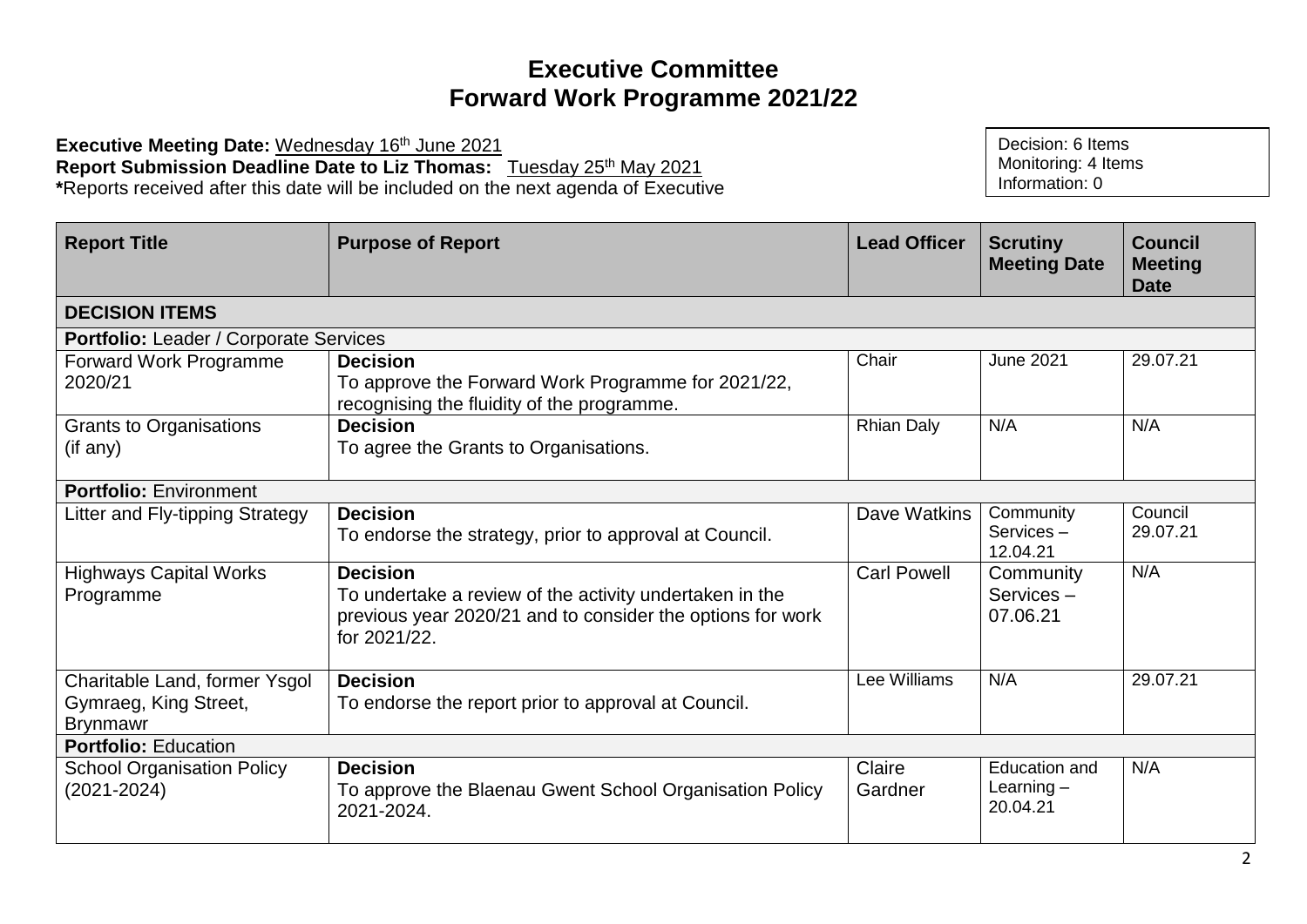| <b>Report Title</b>                          | <b>Purpose of Report</b>                                                                                                                                                                                                                       | <b>Lead Officer</b>        | <b>Scrutiny</b><br><b>Meeting Date</b>    | <b>Council</b><br><b>Meeting</b><br><b>Date</b> |  |
|----------------------------------------------|------------------------------------------------------------------------------------------------------------------------------------------------------------------------------------------------------------------------------------------------|----------------------------|-------------------------------------------|-------------------------------------------------|--|
| <b>MONITORING ITEMS</b>                      |                                                                                                                                                                                                                                                |                            |                                           |                                                 |  |
|                                              | <b>Portfolio: Leader / Corporate Services</b>                                                                                                                                                                                                  |                            |                                           |                                                 |  |
| <b>Communications Strategy</b><br>Monitoring | <b>Performance Monitoring</b><br>To consider the performance of the Communication<br>Strategy, focus on the impact of the strategy during<br>COVID19 Pandemic.                                                                                 | <b>Bernadette</b><br>Elias | Corporate<br>Overview $-$<br>16.04.21     | N/A                                             |  |
| <b>Commercial Strategy</b><br>Monitoring     | <b>Performance Monitoring</b><br>To consider performance of the Commercial Strategy, focus<br>Strategic Commercial Board element. In depth look at each<br>of the 5 elements.                                                                  | <b>Bernadette</b><br>Elias | Corporate<br>Overview $-$<br>16.04.21     | N/A                                             |  |
| <b>Portfolio: Education</b>                  |                                                                                                                                                                                                                                                |                            |                                           |                                                 |  |
| Self-evaluation (SE)                         | <b>Performance Monitoring</b><br>Members to contribute to the development of the SE report<br>for LGES and to determine the actions arising from the SER<br>are appropriate and aligned to the service needs for children<br>and young people. | Lynn Phillips              | Education and<br>Learning $-$<br>20.03.21 | N/A                                             |  |
| COVID 19 Update                              | <b>Update</b><br>To provide Members with update in relation to schools and<br>Covid-19.                                                                                                                                                        | Lynn Phillips              | Education and<br>Learning $-$<br>20.03.21 | N/A                                             |  |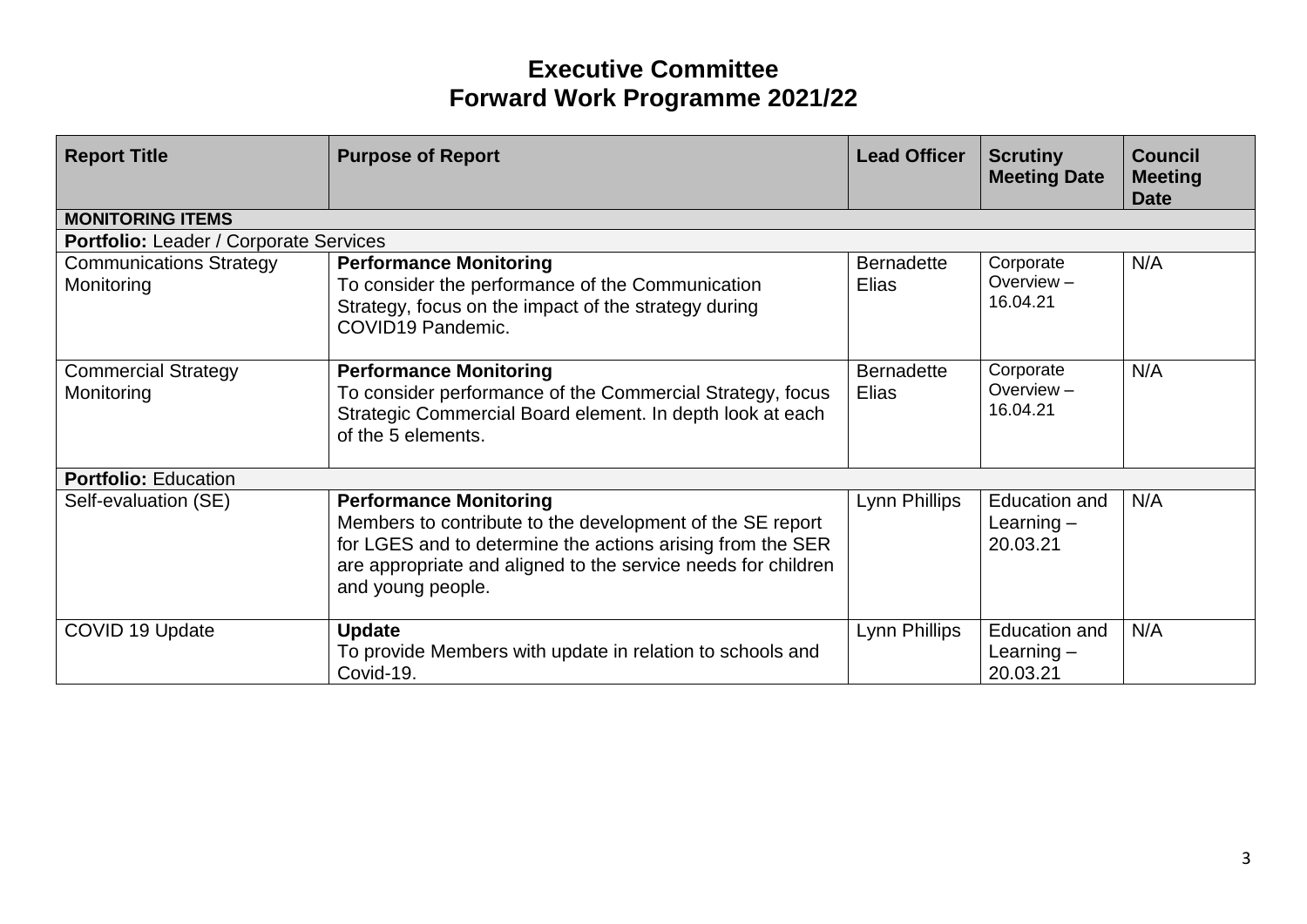**Executive Meeting Date: Wednesday 21st July 2021** Report Submission Deadline Date to Liz Thomas: Tuesday 29<sup>th</sup> June 2021 **\***Reports received after this date will be included on the next agenda of Executive

| <b>Report Title</b>                    | <b>Purpose of Report</b>                                         | <b>Lead Officer</b> | <b>Scrutiny</b><br><b>Meeting Date</b> | <b>Council</b><br><b>Meeting</b><br>Date |
|----------------------------------------|------------------------------------------------------------------|---------------------|----------------------------------------|------------------------------------------|
| <b>DECISION ITEMS</b>                  |                                                                  |                     |                                        |                                          |
| Portfolio: Leader / Corporate Services |                                                                  |                     |                                        |                                          |
| Grants to Organisations                | Approval                                                         | <b>Rhian Daly</b>   | N/A                                    | N/A                                      |
|                                        | To agree the Grants to Organisations.                            |                     |                                        |                                          |
| <b>Workforce Strategy</b>              | <b>Decision</b>                                                  | Andrea              | Corporate                              | Council-                                 |
|                                        | To consider and endorse the workforce strategy including         | Prosser             | Overview-                              | 29.07.21                                 |
|                                        | change in circumstances following COVID and future               |                     | 16.07.21                               |                                          |
|                                        | working arrangements, prior to approval at Council.              |                     |                                        |                                          |
|                                        | Portfolio: Deputy Leader / Regeneration and Economic Development |                     |                                        |                                          |
| <b>Community Municipal</b>             | <b>Decision</b>                                                  | Amy Taylor          | Regeneration                           | N/A                                      |
| Investments                            | To agree to the proposals to take forward Community              |                     | $-30.06.21$                            |                                          |
|                                        | Municipal Bonds in Blaenau Gwent.                                |                     |                                        |                                          |
| <b>Portfolio: Education</b>            |                                                                  |                     |                                        |                                          |
| Safeguarding Policy 2021               | <b>Decision</b>                                                  | Sarah Dixon         | <b>Joint</b>                           | N/A                                      |
|                                        | To consider and approve the annual update of the Local           |                     | Safeguarding                           |                                          |
|                                        | Government Education Services Safeguarding policy 2021.          |                     | $-14.07.21$                            |                                          |
| <b>Portfolio: Environment</b>          |                                                                  |                     |                                        |                                          |
| Central Depot new Build /              | <b>Approval</b>                                                  | Dave Watkins        | Community                              | Council-                                 |
| <b>Relocation / Business Plan</b>      | To consider the business plan and options for the relocation     |                     | Services-                              | 29.7.21                                  |
|                                        | of the Central Depot.                                            |                     | 19.7.21                                |                                          |
| <b>MONITORING ITEMS</b>                |                                                                  |                     |                                        |                                          |
| Portfolio: Leader / Corporate Services |                                                                  |                     |                                        |                                          |
| Joint Finance and                      | <b>Performance Monitoring</b>                                    | Gemma               | Corporate                              | N/A                                      |
| Performance report                     | Members to receive the end of year report for 2020/21, for       | Wasley              | Overview-                              |                                          |
|                                        | consideration.                                                   |                     | 16.07.21                               |                                          |

Decision: 5 Items Monitoring: 8 Items Information: 2 Items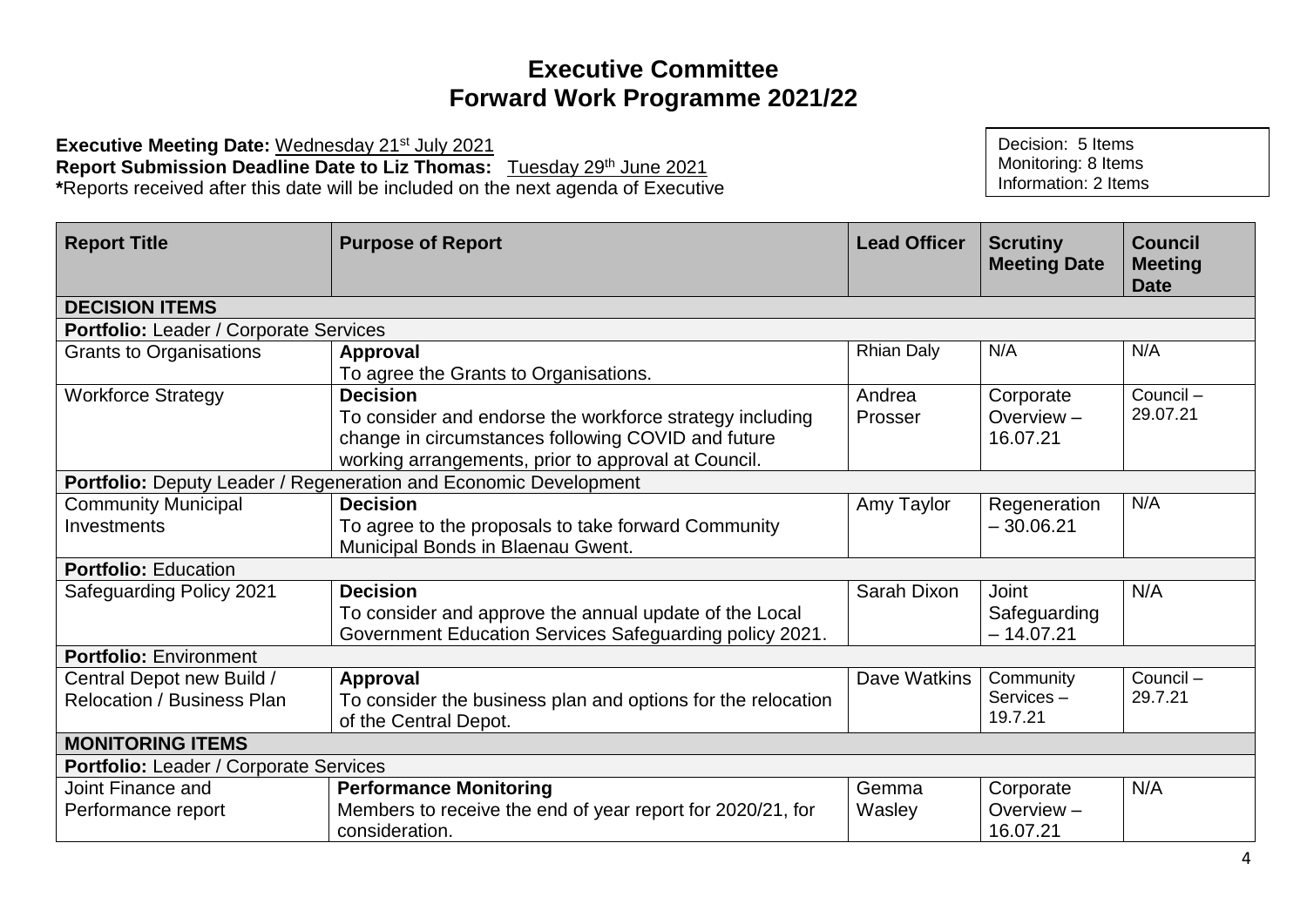| <b>Report Title</b>                                                                                                     | <b>Purpose of Report</b>                                                                                                                                                                                                                                                | <b>Lead Officer</b>                                             | <b>Scrutiny</b><br><b>Meeting Date</b>           | <b>Council</b><br><b>Meeting</b><br><b>Date</b> |
|-------------------------------------------------------------------------------------------------------------------------|-------------------------------------------------------------------------------------------------------------------------------------------------------------------------------------------------------------------------------------------------------------------------|-----------------------------------------------------------------|--------------------------------------------------|-------------------------------------------------|
| <b>Portfolio: Education</b>                                                                                             |                                                                                                                                                                                                                                                                         |                                                                 |                                                  |                                                 |
| <b>Education Directorate</b><br><b>Recovery and Renewal</b>                                                             | <b>Performance Monitoring</b><br>To ensure that Members are aware of arrangements to<br>support schools and learners recovery and renewal activity<br>from the pandemic and to monitor progress (Strategy<br>overview).                                                 | Luisa Munro-<br>Morris / Claire<br>Gardner/<br>Michelle Jones   | Education and<br>Learning $-$<br>22.06.21        | N/A                                             |
| <b>Aneurin Leisure Trust</b><br>Performance and Monitoring                                                              | <b>Performance Monitoring</b><br>Members to consider the content of the six monthly ALT<br>performance report and to discuss areas for future<br>monitoring arrangements.                                                                                               | Joanne Sims                                                     | <b>Education and</b><br>Learning $-$<br>22.06.21 | N/A                                             |
| <b>Improving Schools</b><br>Programme 2021                                                                              | <b>Performance Monitoring</b><br>To provide Members with an overview of inspection<br>arrangements, an update on any inspection report findings<br>(when available) and progress within schools which are<br>school causing concern or subject to Council intervention. | Lynn Phillips/<br>Luisa Munro-<br>Morris /<br>Michelle<br>Jones | <b>Education and</b><br>Learning $-$<br>22.06.21 | N/A                                             |
|                                                                                                                         | Portfolio: Deputy Leader / Regeneration and Economic Development                                                                                                                                                                                                        |                                                                 |                                                  |                                                 |
| <b>Development of Business</b><br>Energy Model to enable<br><b>Business Park to achieve Net</b><br><b>Zero Outcomes</b> | <b>Performance Monitoring</b><br>To ensure Members are aware of the project being<br>undertaken in conjunction with Welsh Government Smart<br>Living Team and monitor progress                                                                                          | Amy Taylor                                                      | Regeneration<br>$-30.06.21$                      | N/A                                             |
| COVID 19 Recovery -<br>Economy                                                                                          | <b>Performance Monitoring</b><br>To ensure that Members are aware of arrangements to<br>support the economy recovery and renewal activity from the<br>pandemic and to monitor progress.                                                                                 | Owen Ashton                                                     | Regeneration<br>$-30.06.21$                      | N/A                                             |
| <b>Portfolio: Environment</b>                                                                                           |                                                                                                                                                                                                                                                                         |                                                                 |                                                  |                                                 |
| Update on Flood Risk<br>Management Plan                                                                                 | <b>Performance Monitoring</b><br>To report progress on the Flood Management Plan.                                                                                                                                                                                       | <b>Carl Powell</b><br>Wayne Jervis                              | Community<br>Services-<br>19.07.21               | N/A                                             |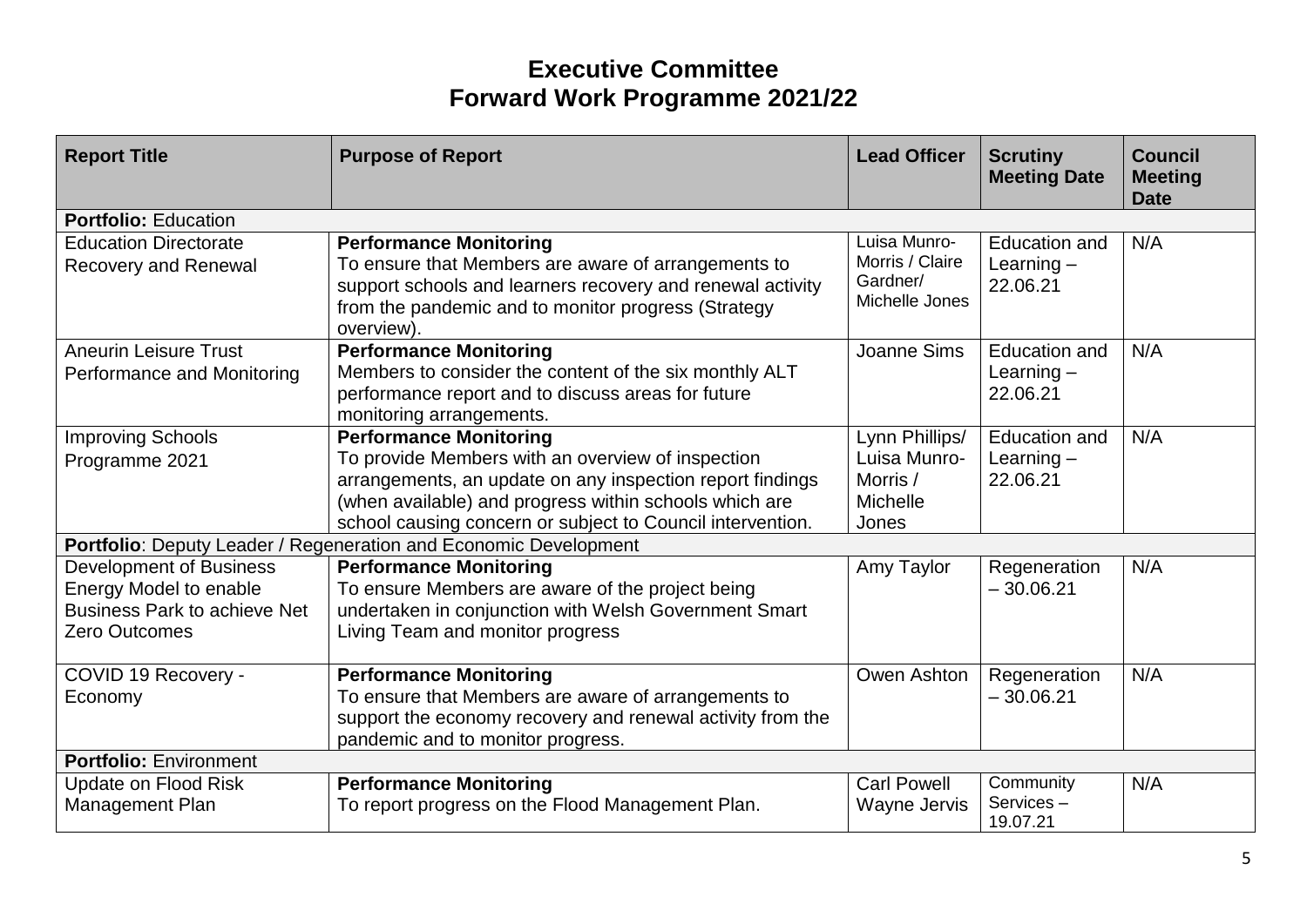| <b>Report Title</b>                                                                                                | <b>Purpose of Report</b>                                                                                                                              | <b>Lead Officer</b>                | <b>Scrutiny</b><br><b>Meeting Date</b>      | <b>Council</b><br><b>Meeting</b><br><b>Date</b> |
|--------------------------------------------------------------------------------------------------------------------|-------------------------------------------------------------------------------------------------------------------------------------------------------|------------------------------------|---------------------------------------------|-------------------------------------------------|
| <b>Portfolio: Social Services / Education</b>                                                                      |                                                                                                                                                       |                                    |                                             |                                                 |
| <b>Safeguarding Performance</b><br><b>Information Social Services</b><br>and Education<br><b>INFORMATION ITEMS</b> | <b>Performance Monitoring</b><br>To provide members with Safeguarding Performance and<br>Self-Evaluation information and to influence areas of focus. | Damien<br>McCann/<br>Lynn Phillips | Joint<br>Safeguarding $-$<br>14.07.21       | N/A                                             |
| Annual Air Quality 2019/20                                                                                         | <b>Information</b><br>To receive the annual report for Members' information.                                                                          | Dave<br>Thompson                   | Community<br>Services-<br>07.06.21          | N/A                                             |
| <b>Adult Safeguarding</b><br>Performance Information                                                               | <b>Information</b><br>To receive Safeguarding Performance information relating to<br>Adult Services and to influence areas of focus.                  | Alyson<br>Hoskins /<br>Andrew Day  | <b>Joint</b><br>Safeguarding<br>$-14.07.21$ | N/A                                             |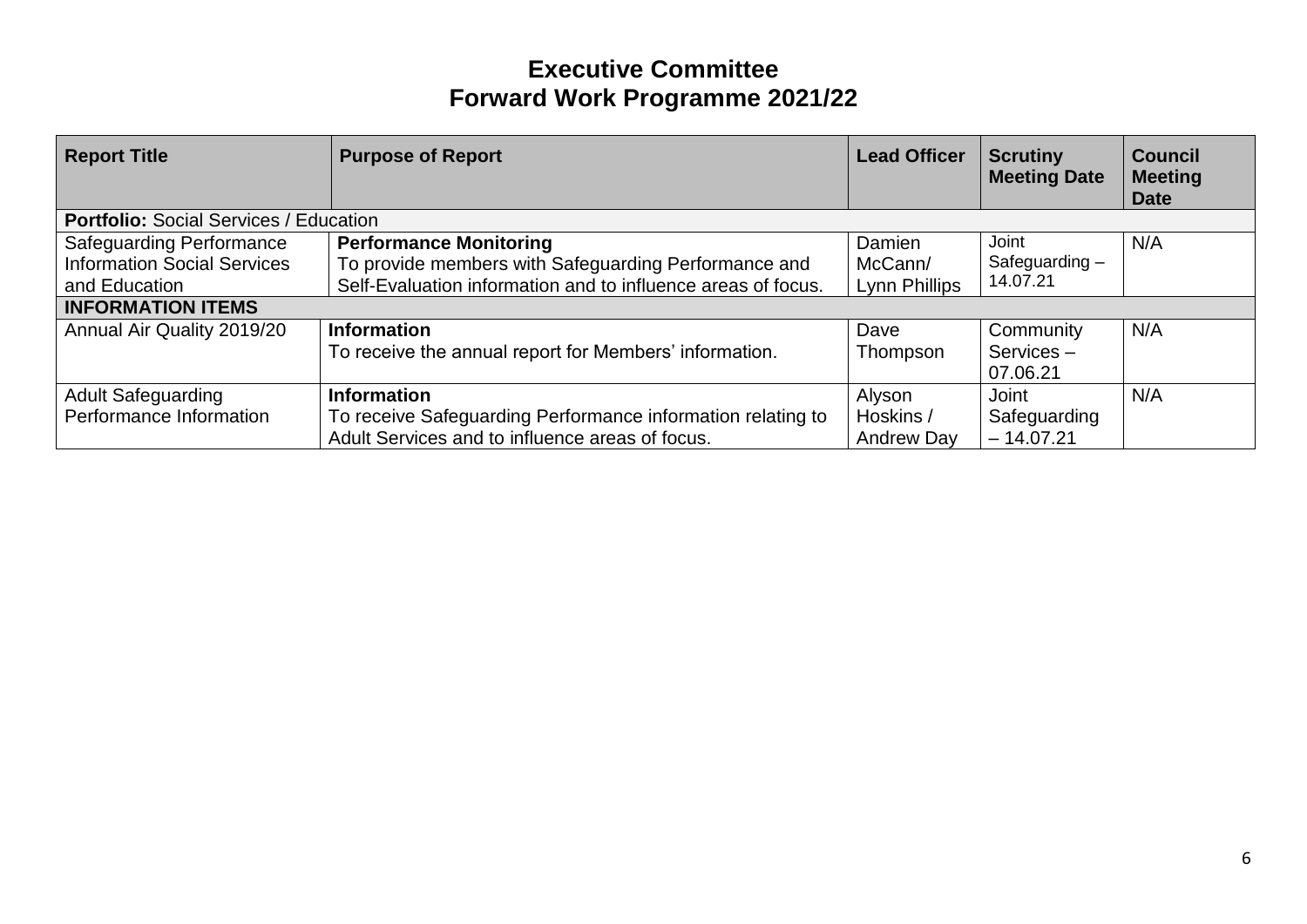**Executive Meeting Date:** Monday 26th July 2021 **Report Submission Deadline Date to Liz Thomas:** Monday 12th July 2021 **\***Reports received after this date will be included on the next agenda of Executive

| <b>Report Title</b>                                  | <b>Purpose of Report</b>                                                                               | <b>Lead Officer</b>    | <b>Scrutiny</b><br><b>Meeting Date</b> | <b>Council</b><br><b>Meeting</b><br><b>Date</b> |
|------------------------------------------------------|--------------------------------------------------------------------------------------------------------|------------------------|----------------------------------------|-------------------------------------------------|
| <b>MONITORING ITEMS</b>                              |                                                                                                        |                        |                                        |                                                 |
| <b>Portfolio:</b> Leader / Corporate Services        |                                                                                                        |                        |                                        |                                                 |
| <b>Revenue Budget Provisional</b><br>Outturn 2020/21 | <b>Budget Monitoring</b><br>To provide members with the Revenue Budget Provisional<br>Outturn 2020/21. | <b>Rhian</b><br>Hayden | Joint Budget -<br>26.07.21             | N/A                                             |
| <b>Capital Expenditure</b>                           | <b>Budget Monitoring</b>                                                                               | Rhian                  | Joint Budget -                         | N/A                                             |
| Provisional Outturn 2020/21                          | To provide members with the Capital Expenditure<br>Provisional Outturn 2020/21.                        | Hayden                 | 26.07.21                               |                                                 |
| <b>General Reserves Provisional</b>                  | <b>Budget Monitoring</b>                                                                               | <b>Rhian</b>           | Joint Budget -                         | N/A                                             |
| Outturn 2020/21                                      | To provide members with the General Reserves Provisional<br>Outturn 2020/21.                           | Hayden                 | 26.07.21                               |                                                 |

Decision: 0 Items Monitoring: 3 Items Information: 0 Item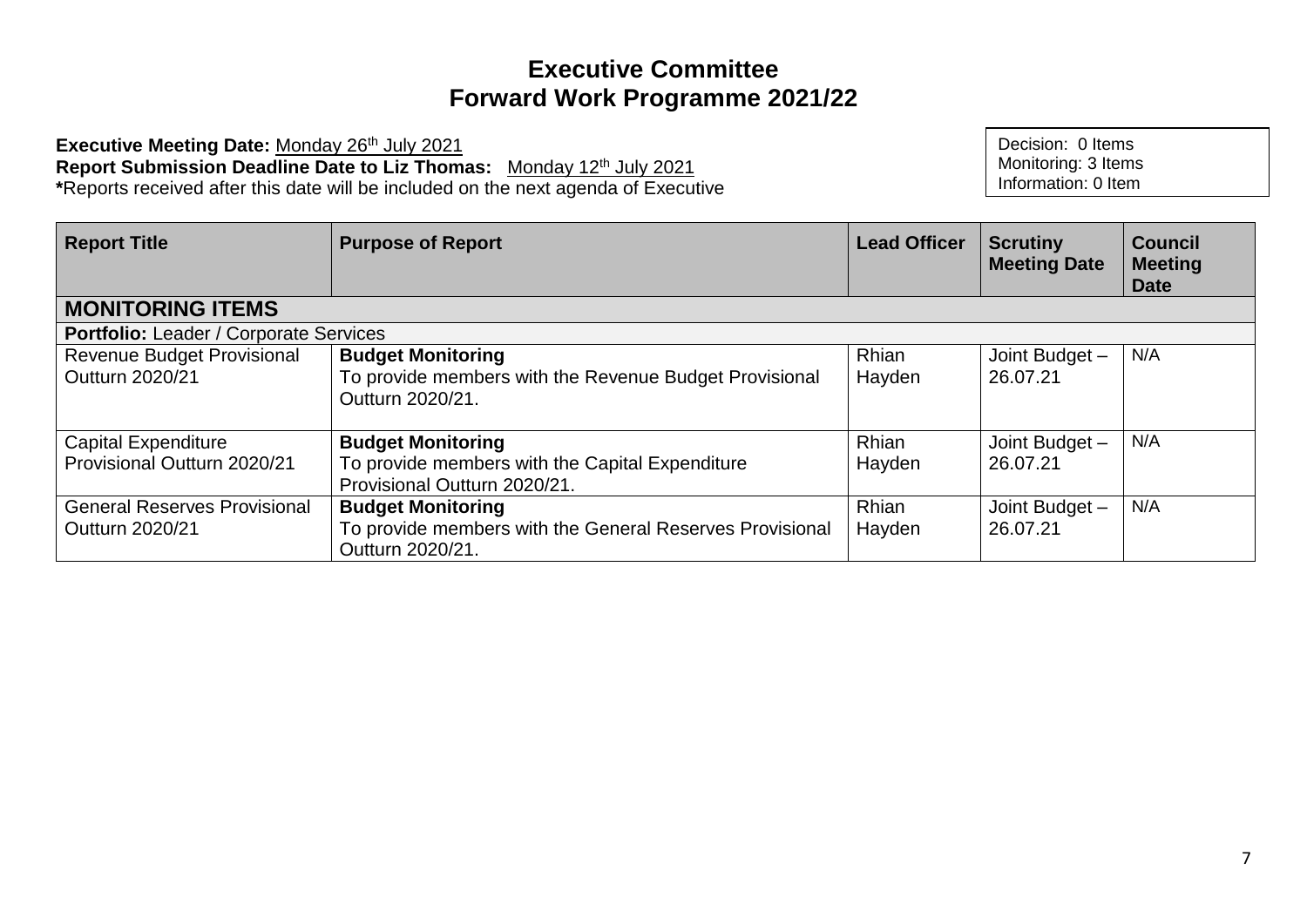**Executive Meeting Date:** Wednesday 22nd September 2021 **Report Submission Deadline Date to Liz Thomas:** Tuesday 31st August 2021 **\***Reports received after this date will be included on the next agenda of Executive

| <b>Report Title</b>                                                                     | <b>Purpose of Report</b>                                                                                                                           | <b>Lead Officer</b>                                   | <b>Scrutiny</b><br><b>Meeting Date</b>    | <b>Council</b><br><b>Meeting</b><br><b>Date</b> |  |  |
|-----------------------------------------------------------------------------------------|----------------------------------------------------------------------------------------------------------------------------------------------------|-------------------------------------------------------|-------------------------------------------|-------------------------------------------------|--|--|
| <b>DECISION ITEMS</b>                                                                   |                                                                                                                                                    |                                                       |                                           |                                                 |  |  |
| Portfolio: Leader / Corporate Services                                                  |                                                                                                                                                    |                                                       |                                           |                                                 |  |  |
| Grants to Organisations                                                                 | Approval<br>To agree the Grants to Organisations.                                                                                                  | <b>Rhian Daly</b>                                     | N/A                                       | N/A                                             |  |  |
| Assessment of Performance                                                               | <b>Decision</b><br>To consider and endorse the Assessment of performance<br>against the Corporate Plan prior to approval by Council.               | Gemma<br>Wasley                                       | Corporate<br>Overview $-$<br>10.09.21     | Council-<br>30.09.21                            |  |  |
| <b>Portfolio: Education</b>                                                             |                                                                                                                                                    |                                                       |                                           |                                                 |  |  |
| Home to School and Post 16<br><b>Transport Policy</b><br>To be published by 1st October | <b>Decision</b><br>To consider and approve the draft Home to School and Post<br>16 Transport Policy 2022/23, prior to publication on<br>1/10/2021. | Claire<br>Gardner                                     | Education and<br>Learning $-$<br>07.09.21 | N/A                                             |  |  |
| <b>Education Accessibility</b><br><b>Strategy</b>                                       | <b>Decision</b><br>To consider and approve draft Education Accessibility<br>Strategy 2021-2024.                                                    | Claire<br>Gardner                                     | Education and<br>Learning $-$<br>07.09.21 | N/A                                             |  |  |
| <b>Inclusion Strategy</b>                                                               | <b>Decision</b><br>To consider and approve the draft Inclusion Strategy 2021 -<br>2022.                                                            | Luisa Munro-<br>Morris / Rob<br>Smith / School<br>Rep | Education and<br>Learning $-$<br>07.09.21 | N/A                                             |  |  |
|                                                                                         | Portfolio: Deputy Leader / Regeneration and Economic Development                                                                                   |                                                       |                                           |                                                 |  |  |
| <b>Renewable Energy Generation</b><br>Project - Hydro Power                             | <b>Decision</b><br>To agree the proposals to take forward hydro generation<br>projects                                                             | Amy Taylor                                            | Regeneration -<br>15.09.21                | N/A                                             |  |  |

Decision: 8 Items Monitoring: 12 Items Information: 1 Item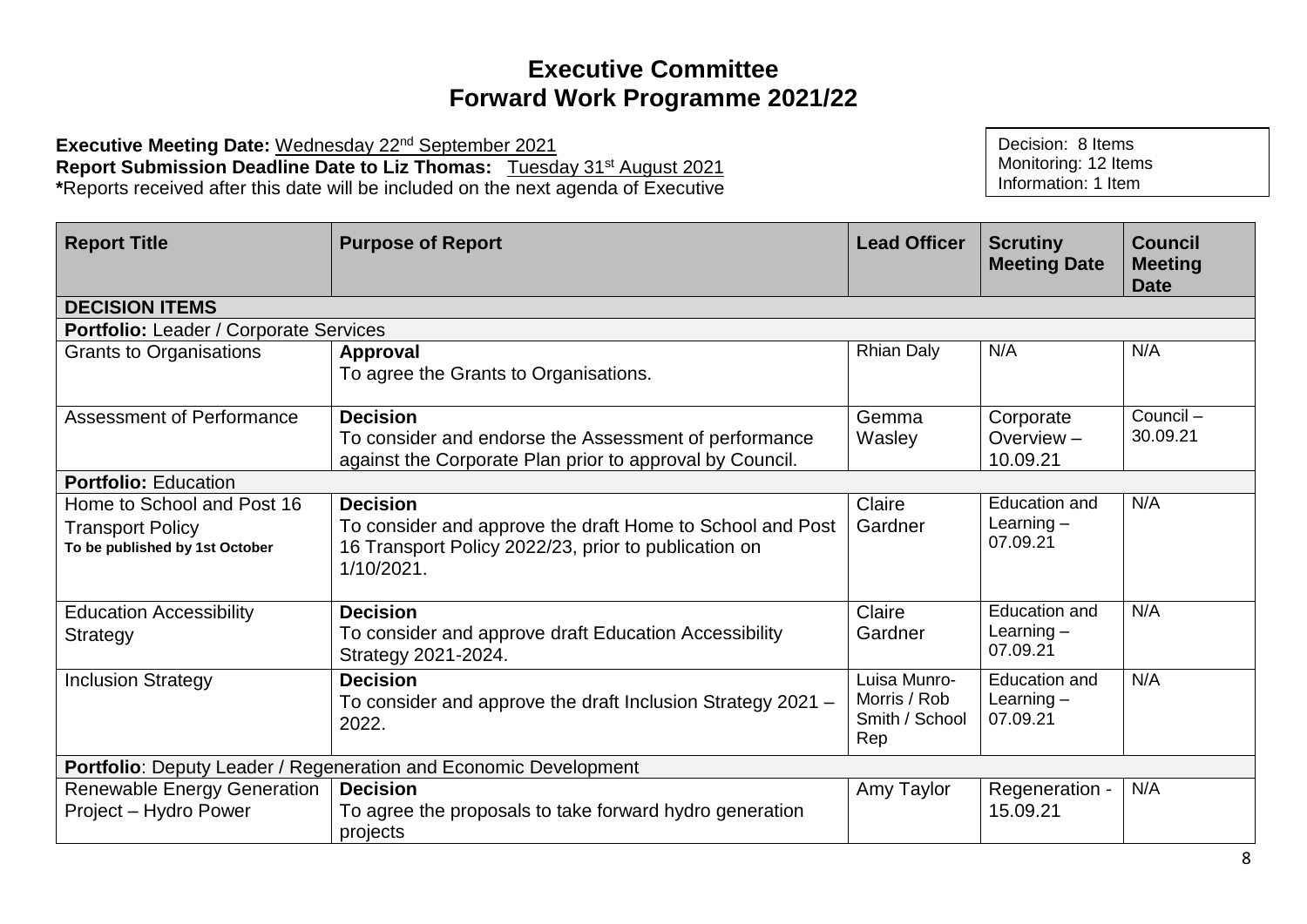| <b>Report Title</b>                                               | <b>Purpose of Report</b>                                                                                                                                                     | <b>Lead Officer</b>              | <b>Scrutiny</b><br><b>Meeting Date</b>    | <b>Council</b><br><b>Meeting</b><br><b>Date</b> |
|-------------------------------------------------------------------|------------------------------------------------------------------------------------------------------------------------------------------------------------------------------|----------------------------------|-------------------------------------------|-------------------------------------------------|
| Aneurin Bevan report                                              | <b>Decision</b><br>To approve the report findings.                                                                                                                           | Owen Ashton<br>/ Moe<br>Forouzan | Regeneration -<br>15.09.21                | N/A                                             |
| Ebbw Vale Placemaking Plan                                        | <b>Decision</b><br>To approve the proposals for placemaking in Ebbw Vale.                                                                                                    | Amy Taylor                       | Regeneration -<br>15.09.21                | N/A                                             |
| <b>MONITORING ITEMS</b>                                           |                                                                                                                                                                              |                                  |                                           |                                                 |
| Portfolio: Leader / Corporate Services                            |                                                                                                                                                                              |                                  |                                           |                                                 |
| <b>Communications Strategy</b><br><b>Quarterly Monitoring</b>     | <b>Performance Monitoring</b><br>To consider the performance of the Communication Strategy<br>focus on the impact of the strategy during COVID19<br>Pandemic                 | <b>Bernadette</b><br>Elias       | Corporate<br>Overview-<br>10.09.21        | N/A                                             |
| <b>Commercial Strategy</b><br><b>Quarterly Monitoring</b>         | <b>Performance Monitoring</b><br>To consider performance of the Commercial Strategy, focus<br>Strategic Commercial Board element. In depth look at each<br>of the 5 elements | <b>Bernadette</b><br>Elias       | Corporate<br>Overview $-$<br>10.09.21     | N/A                                             |
| Review of staff attendance<br>2020/21, as at end of March<br>2021 | <b>Performance Monitoring</b><br>To undertake an annual review of staff sickness absence.                                                                                    | Andrea<br>Prosser                | Corporate<br>Overview-<br>10.09.21        | N/A                                             |
| <b>Portfolio: Education</b>                                       |                                                                                                                                                                              |                                  |                                           |                                                 |
| <b>Self-Evaluation Report</b>                                     | <b>Performance Monitoring</b><br>To ensure that Members contribute to the development of<br>the self-evaluation report for Local Government Education<br>Services.           | Lynn Phillips                    | Education and<br>Learning $-$<br>07.09.21 | N/A                                             |
| <b>Outcomes of Self Evaluations</b>                               | <b>Performance Monitoring</b><br>To provide members with an overview of the findings from<br>the 2019 20 self- evaluation process and key issues to be<br>addressed.         | Michelle<br>Jones                | <b>Joint</b><br>Safeguarding-<br>Sept TBC | N/A                                             |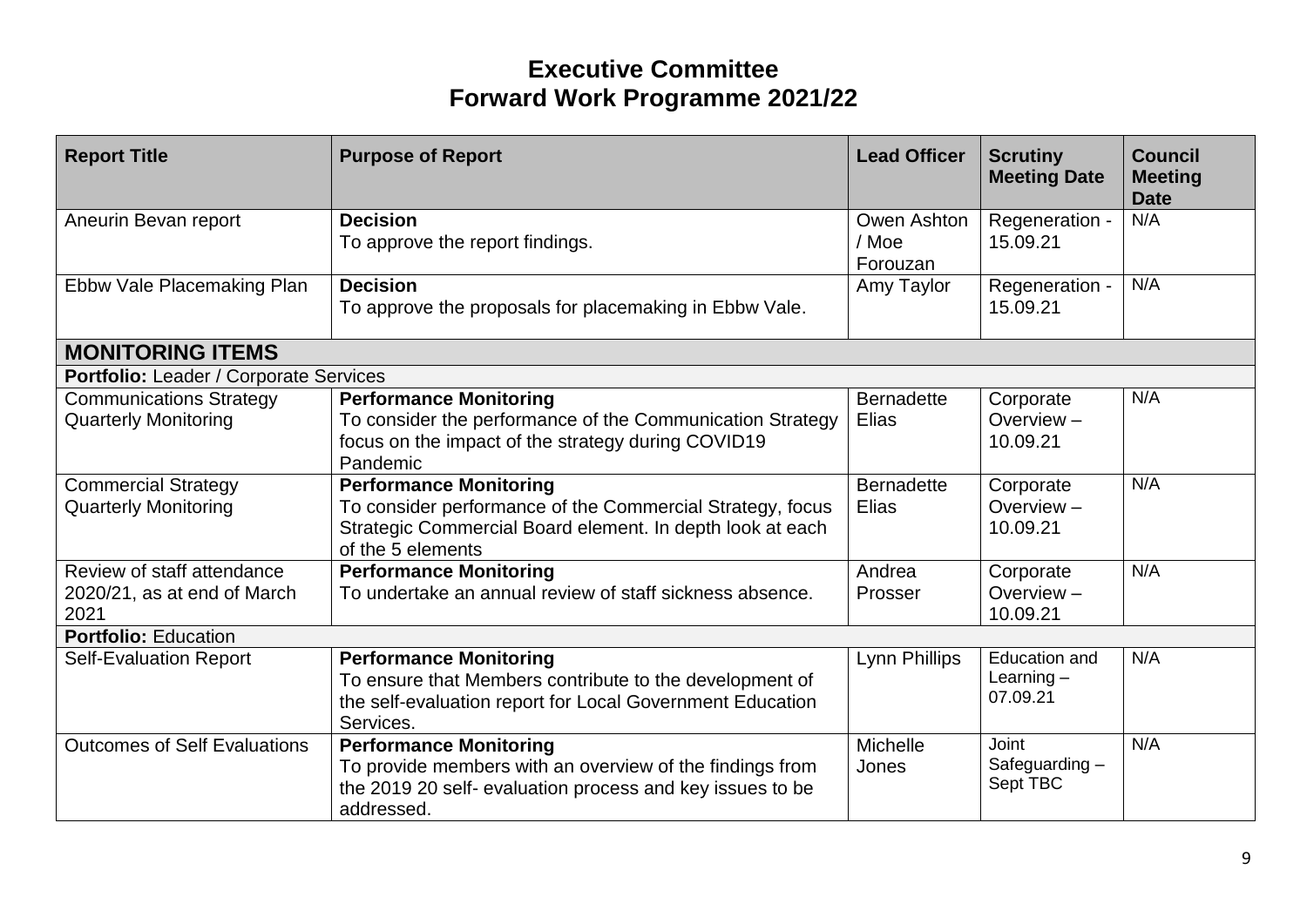| <b>Report Title</b>                                                      | <b>Purpose of Report</b>                                                                                                                                                                                                                                  | <b>Lead Officer</b>                                    | <b>Scrutiny</b><br><b>Meeting Date</b>    | <b>Council</b><br><b>Meeting</b><br><b>Date</b> |
|--------------------------------------------------------------------------|-----------------------------------------------------------------------------------------------------------------------------------------------------------------------------------------------------------------------------------------------------------|--------------------------------------------------------|-------------------------------------------|-------------------------------------------------|
| <b>MyConcerns</b>                                                        | <b>Performance Monitoring</b><br>To provide members with an overview of the MyConcerns<br>model and the progress made to date in its implementation                                                                                                       | Michelle<br>Jones                                      | <b>Joint</b><br>Safeguarding-<br>Sept TBC | N/A                                             |
| Prevent Action Plan and<br><b>Thematic Review</b>                        | <b>Monitoring</b><br>To provide members with an overview of the work<br>undertaken to mainstream Counter Terrorism's Prevent<br>Extremism objectives in respect of Local Government<br><b>Education Settings.</b>                                         | <b>Helena Hunt</b>                                     | <b>Joint</b><br>Safeguarding-<br>Sept TBC | N/A                                             |
| <b>Keeping Learners Safe</b>                                             | <b>Monitoring</b><br>To provide members with an overview of the revised<br>keeping learners safe guidance, how it is discharged and<br>how the LA assures itself that the safeguarding<br>arrangements across LGES settings give no cause for<br>concern. | Michelle<br>Jones<br>Sarah Dixon<br><b>Helena Hunt</b> | Joint<br>Safeguarding-<br>Sept TBC        | N/A                                             |
|                                                                          | Portfolio: Deputy Leader / Regeneration and Economic Development                                                                                                                                                                                          |                                                        |                                           |                                                 |
| <b>Regeneration Directorate</b><br>Performance report                    | <b>Performance Monitoring</b><br>Members to monitor and challenge the performance data for<br>the Directorate.                                                                                                                                            | Richard<br>Crook<br>Ellie Fry                          | Regeneration-<br>15.09.21                 | N/A                                             |
| <b>Decarbonisation Plan</b>                                              | <b>Performance Monitoring</b><br>To enable Members to monitor performance of the<br>Decarbonisation Plan.                                                                                                                                                 | Michelle<br><b>Morris</b>                              | Regeneration<br>$-15.09.21$               | N/A                                             |
| <b>Portfolio: Social Services</b>                                        |                                                                                                                                                                                                                                                           |                                                        |                                           |                                                 |
| Safe Reduction of Children<br><b>Looked After Strategy</b><br>Monitoring | <b>Performance Monitoring</b><br>Members to be informed of progress in relation to the<br>strategy 2020-25.                                                                                                                                               | Tanya Evans                                            | <b>Social Services</b><br>$-22.07.21$     | N/A                                             |
| <b>INFORMATION ITEMS</b>                                                 |                                                                                                                                                                                                                                                           |                                                        |                                           |                                                 |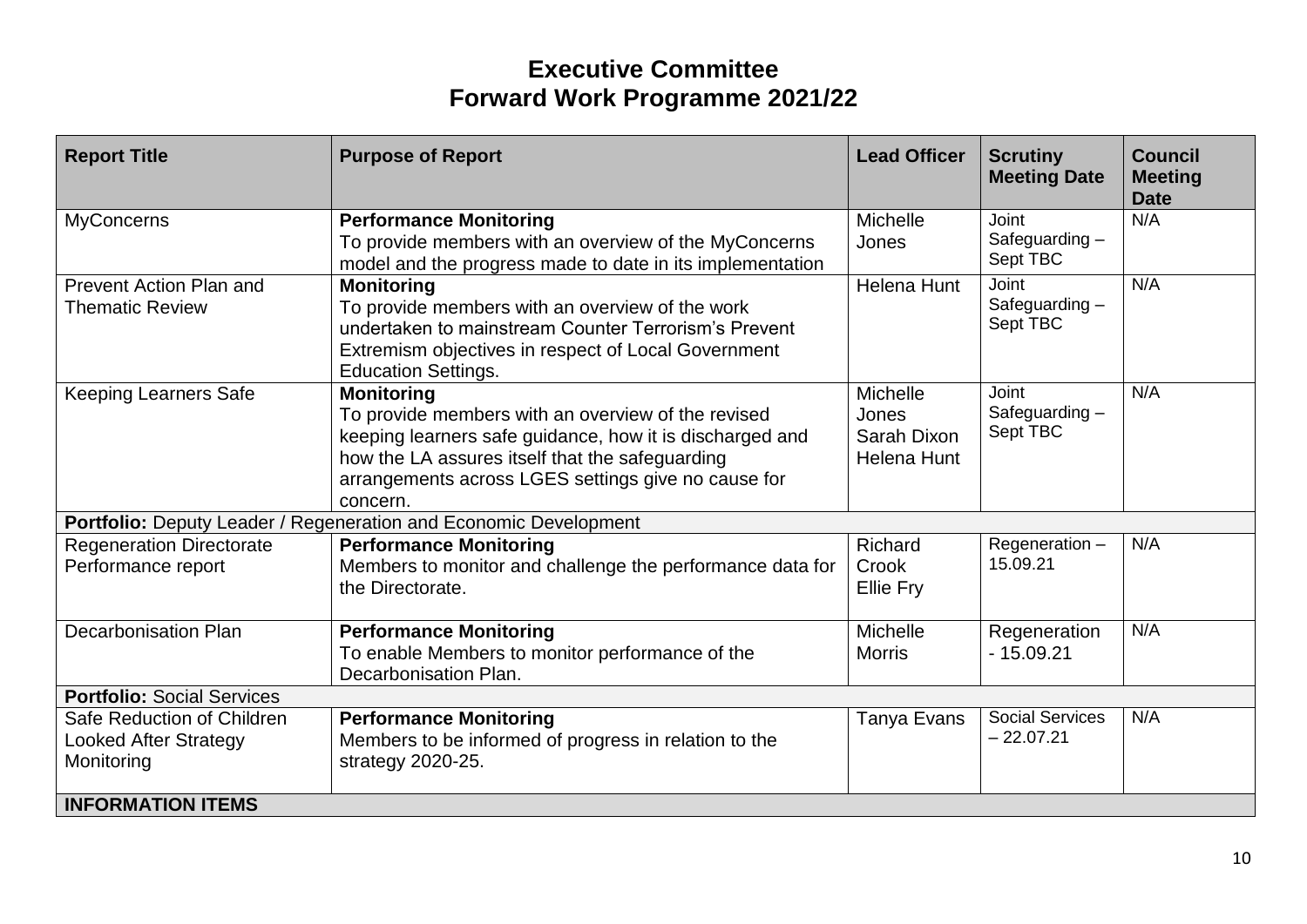| <b>Report Title</b>               | <b>Purpose of Report</b>                            | <b>Lead Officer</b> | <b>Scrutiny</b><br><b>Meeting Date</b> | <b>Council</b><br><b>Meeting</b><br><b>Date</b> |
|-----------------------------------|-----------------------------------------------------|---------------------|----------------------------------------|-------------------------------------------------|
| Welsh Language Annual<br>  Report | <b>Information</b><br>To receive the annual report. | Andrew<br>Parker    | Corporate<br>Overview $-$<br>10.09.21  | N/A                                             |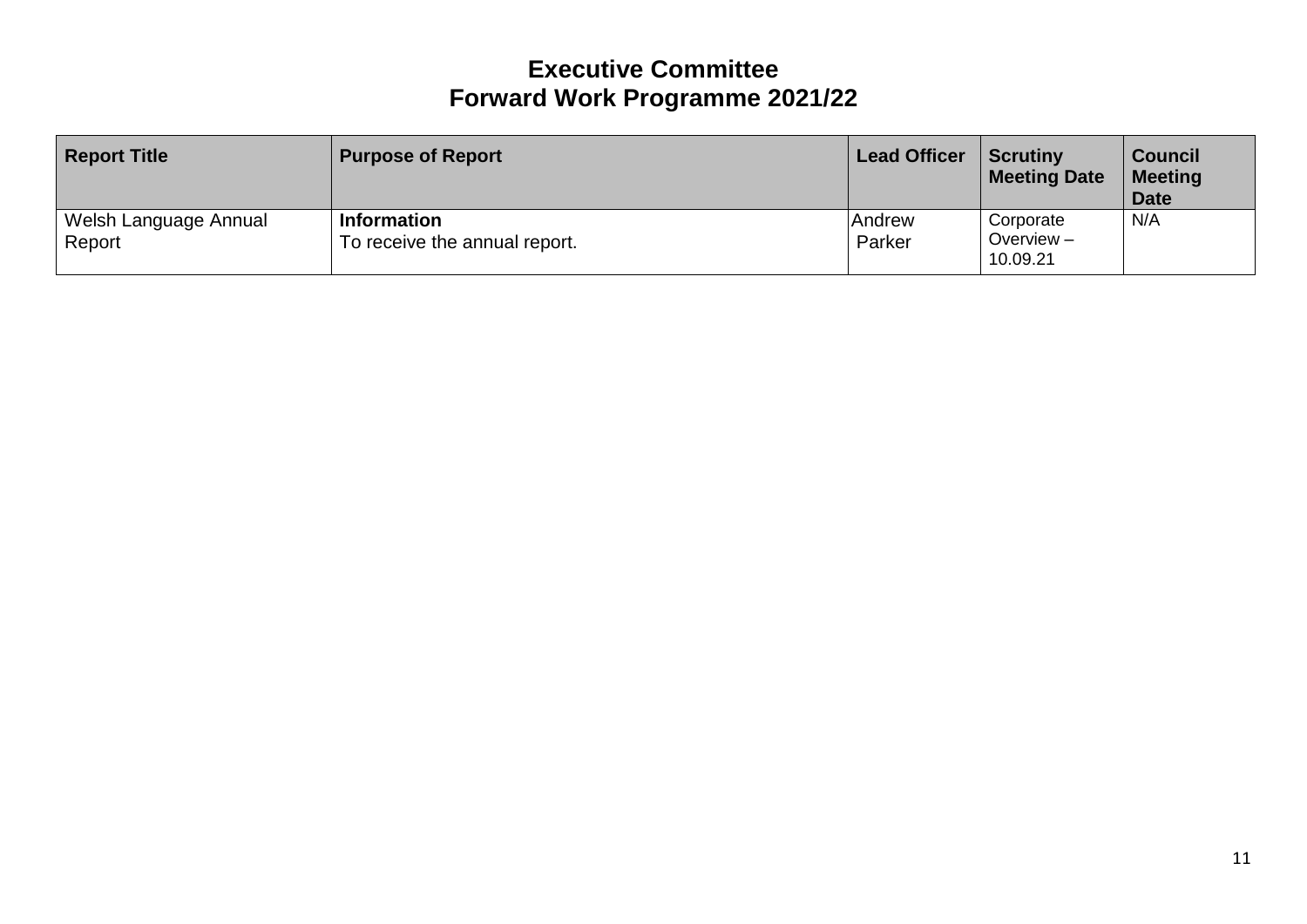**Executive Meeting Date: Wednesday 10th November 2021 Report Submission Deadline Date to Liz Thomas:** Tuesday 19th October 2021 **\***Reports received after this date will be included on the next agenda of Executive

| <b>Report Title</b>                                                                                         | <b>Purpose of Report</b>                                                                                                                                                                                          | <b>Lead Officer</b>                         | <b>Scrutiny</b><br><b>Meeting Date</b> | <b>Council</b><br><b>Meeting</b><br><b>Date</b> |
|-------------------------------------------------------------------------------------------------------------|-------------------------------------------------------------------------------------------------------------------------------------------------------------------------------------------------------------------|---------------------------------------------|----------------------------------------|-------------------------------------------------|
| <b>DECISION ITEMS</b>                                                                                       |                                                                                                                                                                                                                   |                                             |                                        |                                                 |
| Portfolio: Leader / Corporate Services                                                                      |                                                                                                                                                                                                                   |                                             |                                        |                                                 |
| <b>Grants to Organisations</b>                                                                              | Approval<br>To agree the Grants to Organisations.                                                                                                                                                                 | <b>Rhian Daly</b>                           | N/A                                    | N/A                                             |
| <b>Welsh Language Promotion</b><br><b>Strategy</b>                                                          | <b>Decision</b><br>Policy review and development.                                                                                                                                                                 | <b>Andrew Parker</b>                        | Corporate<br>Overview -<br>22.10.21    | N/A                                             |
|                                                                                                             | Portfolio: Deputy Leader / Regeneration and Economic Development                                                                                                                                                  |                                             |                                        |                                                 |
| <b>Tredegar Place Making Plan</b>                                                                           | <b>Decision</b><br>To approve the proposals for placemaking in Tredegar.                                                                                                                                          | Amy Taylor                                  | Regeneration-<br>03.11.21              | N/A                                             |
| <b>MONITORING ITEMS</b>                                                                                     |                                                                                                                                                                                                                   |                                             |                                        |                                                 |
| <b>Portfolio: Environment</b>                                                                               |                                                                                                                                                                                                                   |                                             |                                        |                                                 |
| <b>Biodiversity and Ecosystem</b><br><b>Resilience Forward Plan</b><br>(2019-2022) 2020/21 annual<br>report | <b>Performance Monitoring</b><br>Annual report of the implementation of the Environment Act<br>and the Council's Biodiversity duties throughout 2020/21<br>and consideration of the proposed actions for 2021/22. | <b>Chris Engel</b>                          | Community<br>Services-<br>04.10.21     | N/A                                             |
| <b>Community Services</b><br>Directorate Performance report                                                 | <b>Performance Monitoring</b><br>Members to monitor the performance of the Directorate.                                                                                                                           | <b>Richard Crook</b><br><b>Clive Rogers</b> | Community<br>Services-<br>04.10.21     | N/A                                             |
| Waste and Recycling<br>Performance 2020/21                                                                  | <b>Performance Monitoring</b><br>Members to monitor the performance.                                                                                                                                              | <b>Matthew Stent</b>                        | Community<br>Services-<br>04.10.21     | N/A                                             |

Decision: 3 Items Monitoring: 16 Items Information: 3 Items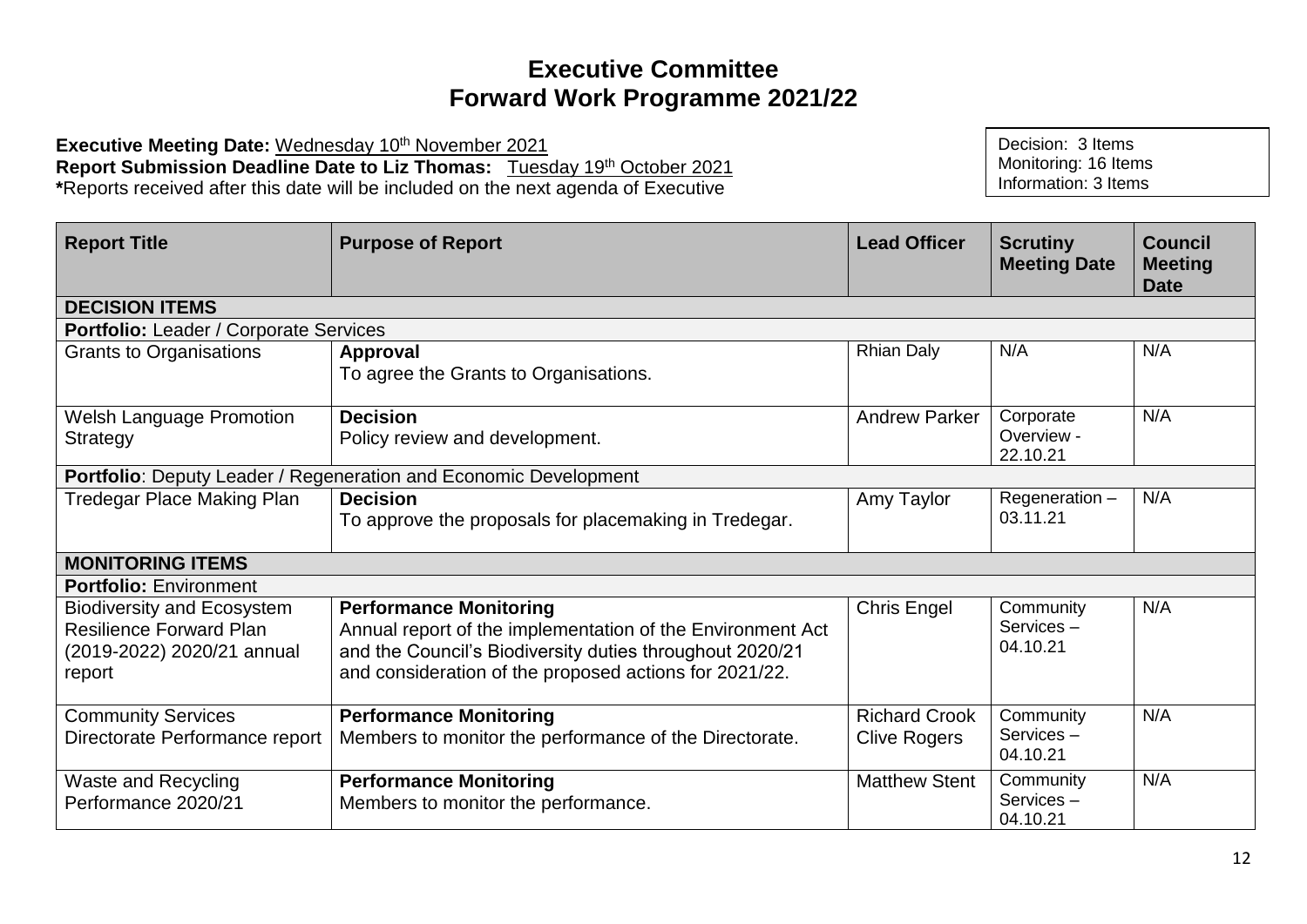| <b>Report Title</b>                                         | <b>Purpose of Report</b>                                                                                                                                                                                                         | <b>Lead Officer</b>                                           | <b>Scrutiny</b><br><b>Meeting Date</b>           | <b>Council</b><br><b>Meeting</b><br><b>Date</b> |
|-------------------------------------------------------------|----------------------------------------------------------------------------------------------------------------------------------------------------------------------------------------------------------------------------------|---------------------------------------------------------------|--------------------------------------------------|-------------------------------------------------|
| Portfolio: Leader / Corporate Services                      |                                                                                                                                                                                                                                  |                                                               |                                                  |                                                 |
| <b>Medium Term Financial</b><br>Strategy / Bridging the Gap | <b>Performance Monitoring</b><br>To provide Members with an update on the MTFS / Bridging<br>the Gap programme.                                                                                                                  | Rhian Hayden<br><b>Bernadette</b><br>Elias                    | Corporate<br>Overview $-$<br>22.10.21            | Council<br>25.11.21                             |
| COVID 19 Recovery -<br>Workforce                            | <b>Performance Monitoring</b><br>To ensure that Members are aware of arrangements to<br>support the workforce recovery and renewal activity from the<br>pandemic and to monitor progress.                                        | Andrea<br>Prosser                                             | Corporate<br>Overview $-$<br>22.10.21            | N/A                                             |
| <b>Revenue Budget Monitoring</b><br>2021/22                 | <b>Budget Monitoring</b><br>To provide members with an expenditure forecast at the end<br>of quarter 1 across all portfolios for 2021/22.                                                                                        | Rhian Hayden                                                  | Joint Budget -<br>27.09.21                       | N/A                                             |
| <b>Forecast Capital Expenditure</b><br>2020/21              | <b>Budget Monitoring</b><br>To provide details of each portfolio's forecast capital<br>expenditure against allocation at the end of quarter 1                                                                                    | Rhian Hayden                                                  | Joint Budget -<br>27.09.21                       | N/A                                             |
| <b>Forecast of General and</b><br><b>Earmarked Reserves</b> | <b>Budget Monitoring</b><br>To present report at the end of quarter 1 detailing the actual<br>and forecast use of general and ear marked reserves.                                                                               | Rhian Hayden                                                  | Joint Budget -<br>27.09.21                       | N/A                                             |
| <b>Portfolio: Education</b>                                 |                                                                                                                                                                                                                                  |                                                               |                                                  |                                                 |
| <b>Provisional KS4 School</b><br>Performance                | <b>Performance Monitoring</b><br>To provide a summary of performance in line with<br>accountability changes to ensure that children and young<br>people achieve in line with expectations, particularly at KS4.                  | Luisa Munro-<br>Morris/Michelle<br>Jones                      | Education and<br>Learning $-$<br>19.10.21        | N/A                                             |
| <b>Education Directorate</b><br><b>Recovery and Renewal</b> | <b>Performance Monitoring</b><br>To ensure that Members are aware of arrangements to<br>support schools and learners to recovery from the pandemic<br>and to monitor progress (Summer term 2021 progress on an<br>agreed theme). | Luisa Munro-<br>Morris / Claire<br>Gardner/<br>Michelle Jones | <b>Education and</b><br>Learning $-$<br>19.10.21 | N/A                                             |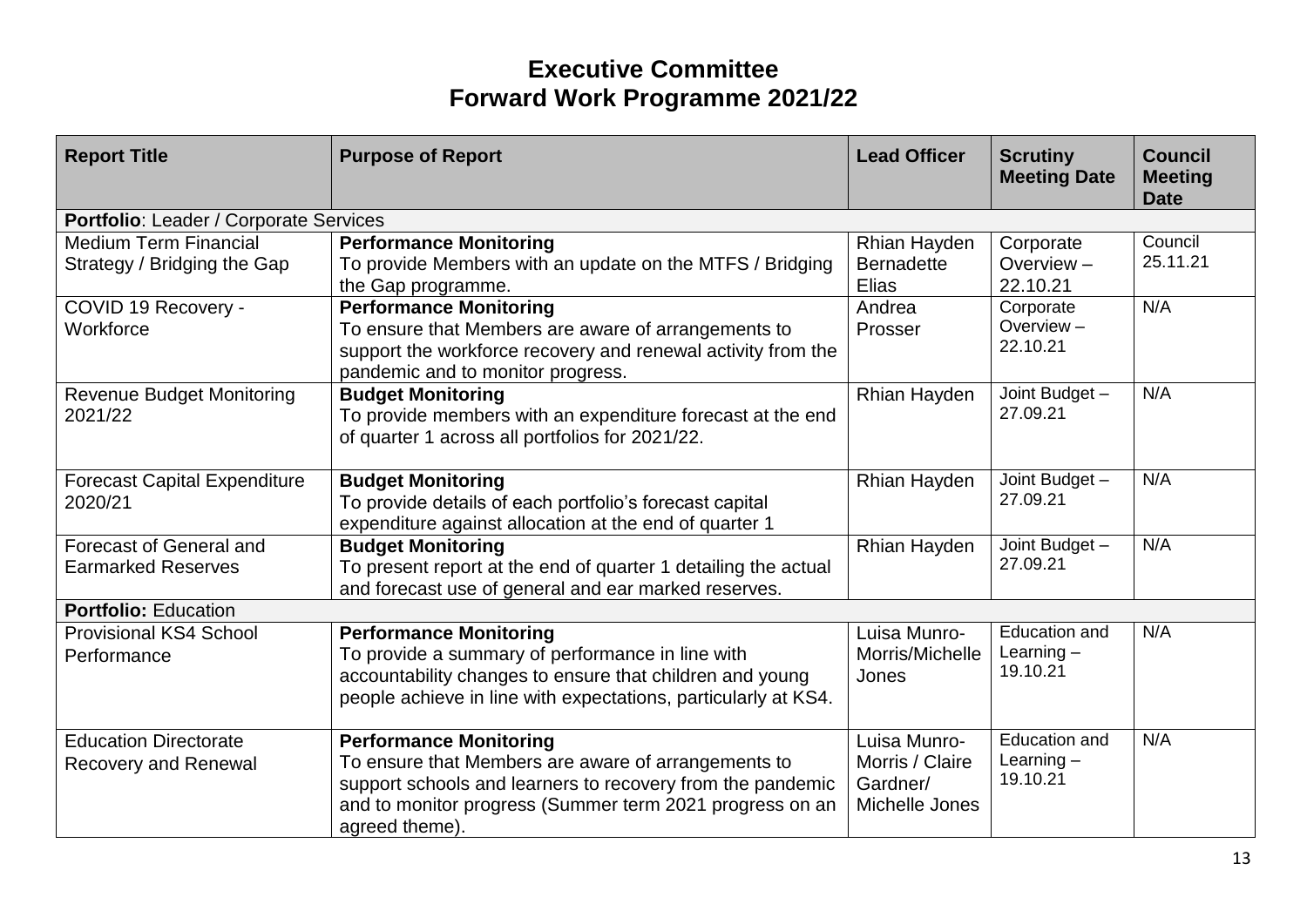| <b>Report Title</b>                                               | <b>Purpose of Report</b>                                                                                                                                                                                                                                       | <b>Lead Officer</b>                                         | <b>Scrutiny</b><br><b>Meeting Date</b>           | <b>Council</b><br><b>Meeting</b><br><b>Date</b> |
|-------------------------------------------------------------------|----------------------------------------------------------------------------------------------------------------------------------------------------------------------------------------------------------------------------------------------------------------|-------------------------------------------------------------|--------------------------------------------------|-------------------------------------------------|
| Improving Schools and School<br>Inspections                       | <b>Performance Monitoring</b><br>To provide Members with an update on any inspection<br>report findings (when available) and progress within schools<br>which a school causing concern or subject to Council<br>intervention. (Overview 2020/21 academic year) | Lynn Phillips/<br>Luisa Munro<br>Morris /<br>Michelle Jones | <b>Education and</b><br>Learning $-$<br>19.10.21 | N/A                                             |
|                                                                   | Portfolio: Deputy Leader / Regeneration and Economic Development                                                                                                                                                                                               |                                                             |                                                  |                                                 |
| <b>Lime Avenue Business Units</b><br>and Box Works Closure report | <b>Performance Monitoring</b><br>Members to receive the closure report.                                                                                                                                                                                        | <b>Nick Landers</b>                                         | Regeneration-<br>03.11.21                        | N/A                                             |
| <b>Portfolio: Social Services</b>                                 |                                                                                                                                                                                                                                                                |                                                             |                                                  |                                                 |
| <b>Children's and Community</b><br>Grant                          | <b>Budget Monitoring</b><br>Provide update on the CCG                                                                                                                                                                                                          | Tanya Evans                                                 | <b>Social Services</b><br>$-07.10.21$            | N/A                                             |
| Developing a BG MYST Team                                         | <b>Monitoring</b><br>Provide update on the development of a BG MYST Team                                                                                                                                                                                       | Tanya Evans                                                 | <b>Social Services</b><br>$-07.10.21$            | N/A                                             |
| COVID 19 Recovery -<br>Community                                  | <b>Performance Monitoring</b><br>To ensure that Members are aware of arrangements to<br>support the community recovery and renewal activity from<br>the pandemic and to monitor progress.                                                                      | <b>Michelle</b><br>Church / Ceri<br><b>Bird</b>             | <b>Social Services</b><br>$-07.10.21$            | N/A                                             |
| <b>Director of Social Services</b><br>Quarter 1 and 2 update      | <b>Performance Monitoring</b><br>Members to receive the quarterly update of the Director of<br>Social Services Annual report.                                                                                                                                  | Damien<br>McCann                                            | <b>Social Services</b><br>$-07.10.21$            | N/A                                             |
| <b>INFORMATION ITEMS</b>                                          |                                                                                                                                                                                                                                                                |                                                             |                                                  |                                                 |
| <b>Annual Health and Safety</b><br>Report                         | <b>Information</b><br>To provide an update on performance of the Annual Health<br>and Safety report.                                                                                                                                                           | Andrea<br>Prosser                                           | Corporate<br>Overview $-$<br>22.10.21            | N/A                                             |
| <b>STEM Programme</b>                                             | <b>Information</b><br>To provide information on the programme.                                                                                                                                                                                                 | <b>Beth</b><br>McPherson                                    | Regeneration-<br>03.11.21                        | N/A                                             |
| <b>Kickstart Employment</b><br>Placement                          | <b>Information</b><br>To provide information on the programme. Members.                                                                                                                                                                                        | <b>Beth</b><br>McPherson                                    | Regeneration-<br>03.11.21                        | N/A                                             |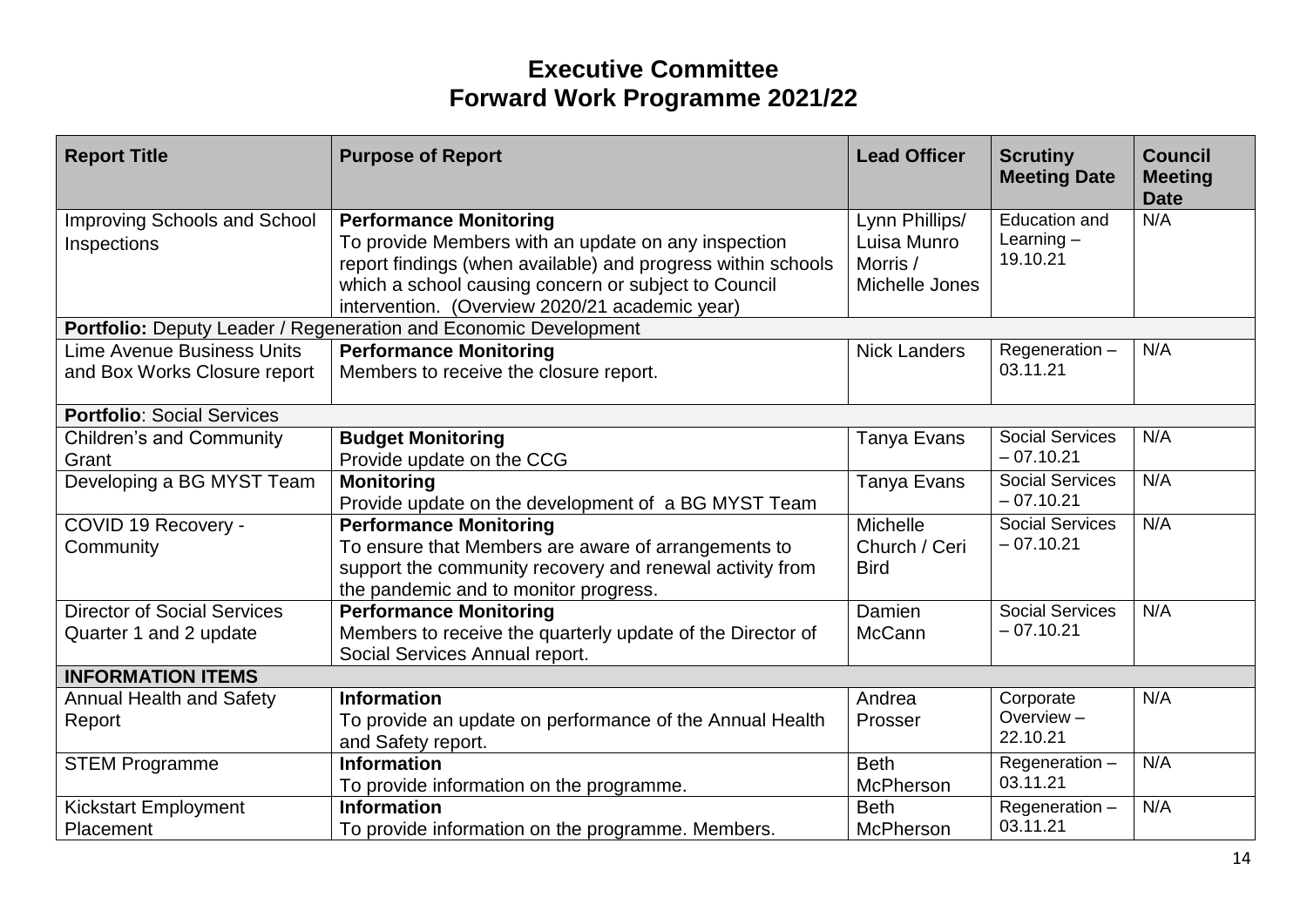Executive Meeting Date: Wednesday 15<sup>th</sup> December 2021 **Report Submission Deadline Date to Liz Thomas:** Tuesday 23rd November 2021 **\***Reports received after this date will be included on the next agenda of Executive

| <b>Report Title</b>                                                                                                                                                                             | <b>Purpose of Report</b>                                                                                                                                                                                      | <b>Lead Officer</b>                     | <b>Scrutiny</b><br><b>Meeting Date</b>    | <b>Council</b><br><b>Meeting</b><br><b>Date</b> |  |
|-------------------------------------------------------------------------------------------------------------------------------------------------------------------------------------------------|---------------------------------------------------------------------------------------------------------------------------------------------------------------------------------------------------------------|-----------------------------------------|-------------------------------------------|-------------------------------------------------|--|
| <b>DECISION ITEMS</b>                                                                                                                                                                           |                                                                                                                                                                                                               |                                         |                                           |                                                 |  |
| <b>Portfolio:</b> Leader / Corporate Services                                                                                                                                                   |                                                                                                                                                                                                               |                                         |                                           |                                                 |  |
| <b>Grants to Organisations</b>                                                                                                                                                                  | Approval<br>To agree the Grants to Organisations.                                                                                                                                                             | <b>Rhian Daly</b>                       | N/A                                       | N/A                                             |  |
| <b>Portfolio: Education</b>                                                                                                                                                                     |                                                                                                                                                                                                               |                                         |                                           |                                                 |  |
| <b>Welsh Education Strategic</b><br>Plan (WESP) Monitoring<br>existing plan and draft 10-year<br>plan<br>Please note report and Plan will need to<br>be translated to Welsh by the Directorate. | <b>Decision</b><br>Members to consider performance against the Education<br>Directorate's current WESP (2012 -20); and to approve the<br>draft BG 10-year WESP, prior to submission to WG in<br>January 2022. | Claire<br>Gardner                       | Education and<br>Learning $-$<br>30.11.21 | N/A                                             |  |
| <b>Restrictive Physical</b><br><b>Intervention Policy</b>                                                                                                                                       | <b>Decision</b><br>To consider and approve the draft updated Restrictive<br>Physical Intervention Policy 2022/23 prior to publication.                                                                        | Luisa Munro-<br>Morris /<br>Sarah Dixon | <b>Joint</b><br>Safeguarding-<br>10.12.21 | N/A                                             |  |
| <b>MONITORING ITEMS</b>                                                                                                                                                                         |                                                                                                                                                                                                               |                                         |                                           |                                                 |  |
| <b>Portfolio:</b> Leader / Corporate Services                                                                                                                                                   |                                                                                                                                                                                                               |                                         |                                           |                                                 |  |
| <b>Communications Strategy</b><br><b>Quarterly Monitoring</b>                                                                                                                                   | <b>Performance Monitoring</b><br>To consider the performance of the Communication Strategy<br>focus on the impact of the strategy during COVID19<br>Pandemic                                                  | <b>Bernadette</b><br>Elias              | Corporate<br>Overview $-$<br>03.12.21     | N/A                                             |  |

Decision: 3 Items Monitoring: 17 Items Information: 5 Items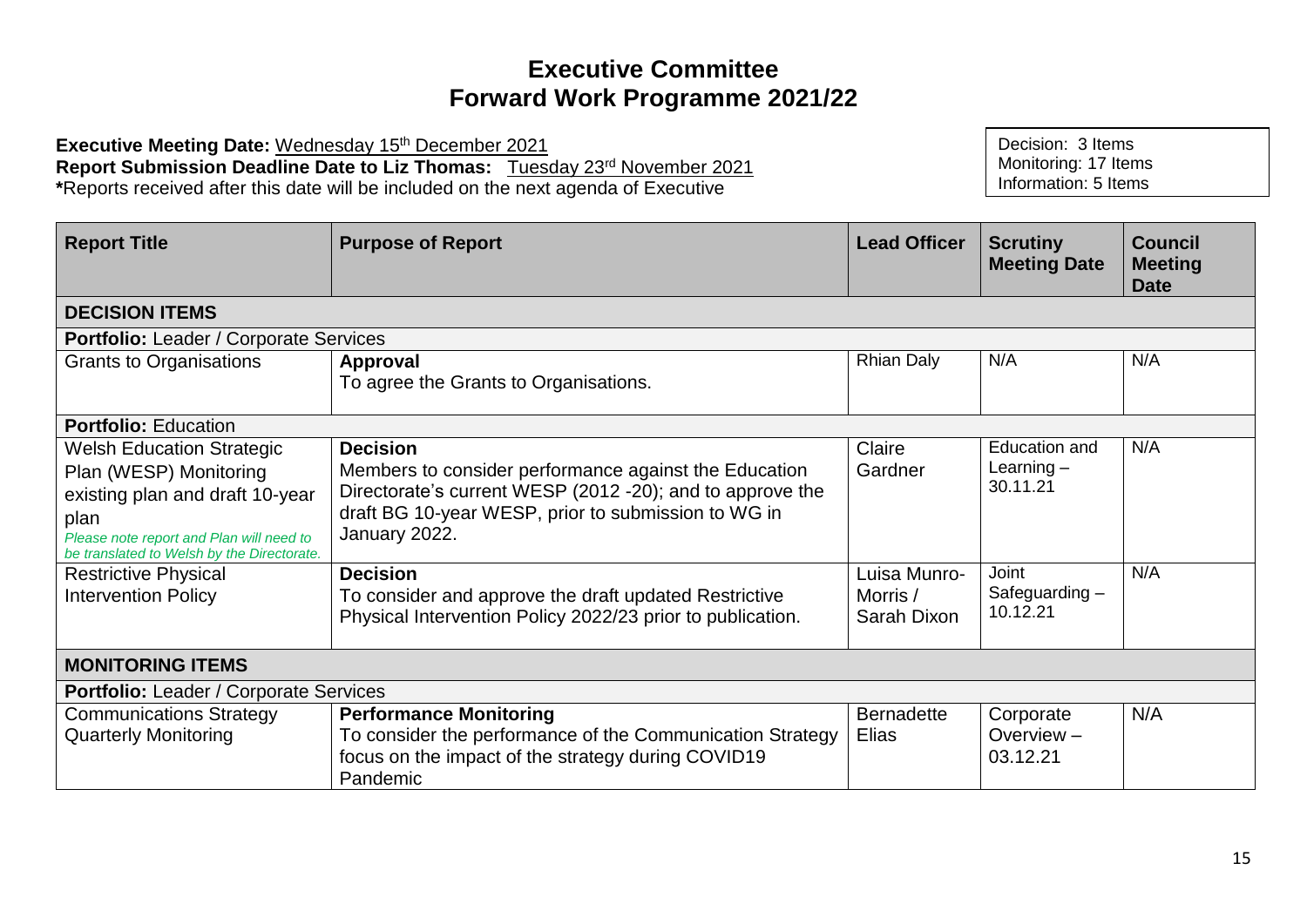| <b>Report Title</b>                                          | <b>Purpose of Report</b>                                                                                                                                                     | <b>Lead Officer</b>        | <b>Scrutiny</b><br><b>Meeting Date</b> | <b>Council</b><br><b>Meeting</b><br><b>Date</b> |
|--------------------------------------------------------------|------------------------------------------------------------------------------------------------------------------------------------------------------------------------------|----------------------------|----------------------------------------|-------------------------------------------------|
| <b>Commercial Strategy</b><br><b>Quarterly Monitoring</b>    | <b>Performance Monitoring</b><br>To consider performance of the Commercial Strategy, focus<br>Strategic Commercial Board element. In depth look at each<br>of the 5 elements | <b>Bernadette</b><br>Elias | Corporate<br>Overview $-$<br>03.12.21  | N/A                                             |
| Joint Finance and<br>Performance report                      | <b>Performance Monitoring</b><br>Members to receive quarters 1 and 2 for consideration.                                                                                      | Gemma<br>Wasley            | Corporate<br>Overview $-$<br>03.12.21  | N/A                                             |
| <b>Revenue Budget Monitoring</b><br>2021/22                  | <b>Budget Monitoring</b><br>To provide members with an expenditure forecast at the end<br>of quarter 2 across all portfolios for 2021/22.                                    | Rhian<br>Hayden            | Joint Budget -<br>22.11.21             | N/A                                             |
| <b>Forecast Capital Expenditure</b><br>2021/22               | <b>Budget Monitoring</b><br>To provide details of each portfolio's forecast capital<br>expenditure against allocation at the end of quarter 2                                | Rhian<br>Hayden            | Joint Budget -<br>22.11.21             | N/A                                             |
| Forecast of General and<br><b>Earmarked Reserves</b>         | <b>Budget Monitoring</b><br>To present report at the end of quarter 2 detailing the actual<br>and forecast use of general and ear marked reserves.                           | Rhian<br>Hayden            | Joint Budget -<br>22.11.21             | N/A                                             |
| <b>Portfolio: Environment</b>                                |                                                                                                                                                                              |                            |                                        |                                                 |
| Civil Parking Enforcement -<br><b>Annual Review</b>          | <b>Performance Monitoring</b><br>Members to receive the annual review.                                                                                                       | <b>Clive Rogers</b>        | Community<br>Services-<br>15.11.21     | N/A                                             |
| Overview of arrangements with<br><b>Powys County Council</b> | <b>Performance Monitoring</b><br>To receive a report on the current collaboration with Powys<br>County Council.                                                              | Dave<br>Thompson           | Community<br>Services-<br>15.11.21     | N/A                                             |
| Portfolio: Deputy Leader / Regeneration                      |                                                                                                                                                                              |                            |                                        |                                                 |
| <b>Energy Prospectus Annual</b><br><b>Review</b>             | <b>Performance Monitoring</b>                                                                                                                                                | Amy Taylor                 | Regeneration-<br>08.12.21              | N/A                                             |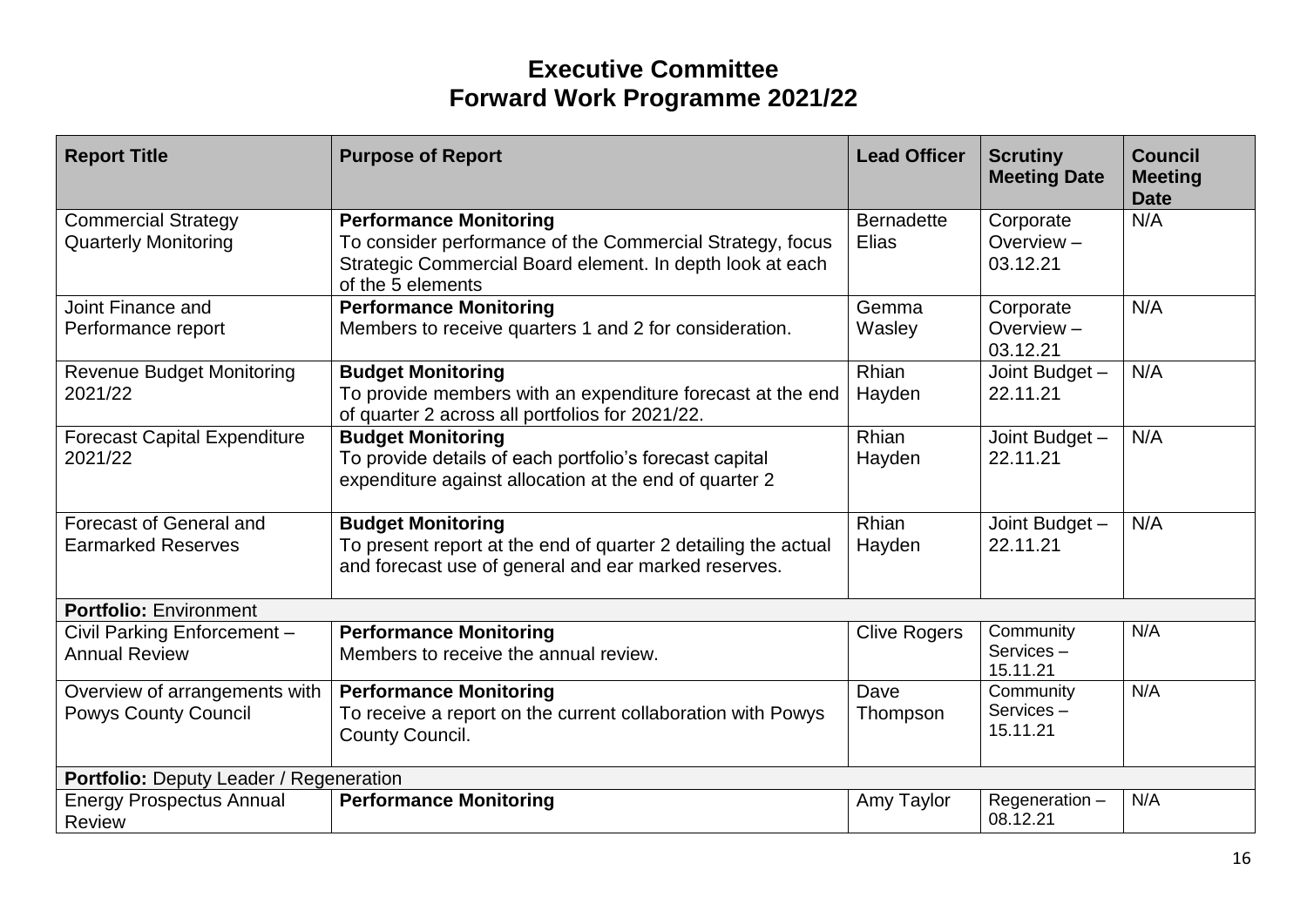| <b>Report Title</b>                                                                    | <b>Purpose of Report</b>                                                                                                                                                                     | <b>Lead Officer</b>                     | <b>Scrutiny</b><br><b>Meeting Date</b>    | <b>Council</b><br><b>Meeting</b><br><b>Date</b> |
|----------------------------------------------------------------------------------------|----------------------------------------------------------------------------------------------------------------------------------------------------------------------------------------------|-----------------------------------------|-------------------------------------------|-------------------------------------------------|
|                                                                                        | To provide members with information on the progress made<br>since approval of the Energy Prospectus                                                                                          |                                         |                                           |                                                 |
| <b>Tredegar Heritage Initiative</b>                                                    | <b>Performance Monitoring</b><br>Members to receive the closure report.                                                                                                                      | Amy Taylor                              | Regeneration-<br>08.12.21                 | N/A                                             |
| <b>Portfolio: Education</b>                                                            |                                                                                                                                                                                              |                                         |                                           |                                                 |
| <b>Management of Pupil Places</b><br>and the School Estate 2020/21                     | <b>Performance Monitoring</b><br>To provide Members with the opportunity to scrutinise the<br>management of pupil places and the school estate<br>throughout the 2020/21 academic session.   | Claire<br>Gardner                       | Education and<br>Learning $-$<br>30.11.21 | N/A                                             |
| <b>Education Directorate End of</b><br>Year 2021 report                                | <b>Performance Monitoring</b><br>To provide Members with the first annual strategic overview<br>report from the Corporate Director on progress made and<br>key areas for future development. | Lynn Phillips                           | Education and<br>Learning $-$<br>30.11.21 | N/A                                             |
| <b>Safeguarding Performance</b><br><b>Information Social Services</b><br>and Education | <b>Performance Monitoring</b><br>To provide members with Safeguarding Performance and<br>Self-Evaluation information and to influence areas of focus.                                        | Damien<br>McCann/<br>Lynn Phillips      | <b>Joint</b><br>Safeguarding-<br>10.12.21 | N/A                                             |
| Safeguarding Business Plan -<br>Progress                                               | <b>Performance Monitoring</b><br>To provide members with a progress update in respect of<br>the safeguarding business plan                                                                   | Michelle<br>Jones                       | Joint<br>Safeguarding-<br>10.12.21        | N/A                                             |
| <b>Safeguarding Vulnerable</b><br>Learners                                             | <b>Performance Monitoring</b><br>To provide members with an update on strategies being<br>used to safeguard vulnerable learners, and to provide<br>relevant performance data                 | Luisa Munro-<br>Morris /<br>Sarah Dixon | Joint<br>Safeguarding-<br>10.12.21        | N/A                                             |
| <b>Portfolio: Social Services</b>                                                      |                                                                                                                                                                                              |                                         |                                           |                                                 |
| <b>Regional Partnership Board</b>                                                      | <b>Performance Monitoring</b><br>Members to be informed of the decisions taken by the<br><b>Regional Partnership Board</b>                                                                   | Damien<br><b>McCann</b>                 | <b>Social Services</b><br>$-18.11.21$     | N/A                                             |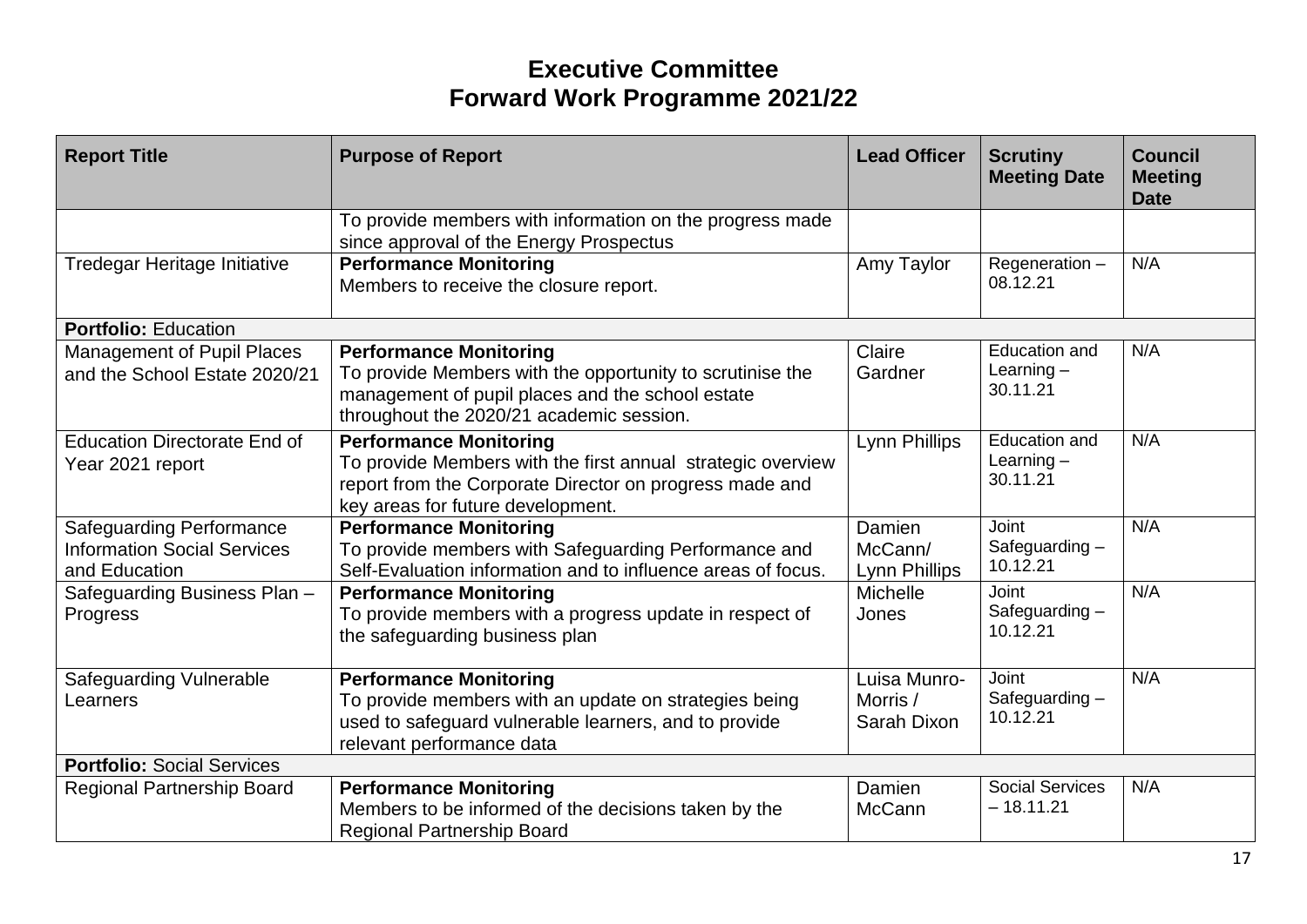| <b>Report Title</b>                                          | <b>Purpose of Report</b>                                                                                                                                                                                     | <b>Lead Officer</b>                      | <b>Scrutiny</b><br><b>Meeting Date</b>    | <b>Council</b><br><b>Meeting</b><br><b>Date</b> |
|--------------------------------------------------------------|--------------------------------------------------------------------------------------------------------------------------------------------------------------------------------------------------------------|------------------------------------------|-------------------------------------------|-------------------------------------------------|
| Future model of assistive<br>technology / telecare provision | <b>Performance Monitoring</b><br>Members to be informed of proposals to provide an<br>enhanced telecare / assistive technology offer to promote<br>independence and meet personal outcomes.                  | Alyson<br><b>Hoskins</b>                 | <b>Social Services</b><br>$-18.11.21$     | N/A                                             |
| <b>INFORMATION ITEMS</b>                                     |                                                                                                                                                                                                              |                                          |                                           |                                                 |
| <b>Pupil Attendance</b>                                      | <b>Information</b><br>Members to receive the pupil attendance performance of<br><b>Blaenau Gwent's.</b>                                                                                                      | Luisa Munro-<br>Morris / Lisa<br>Adams   | Education and<br>Learning $-$<br>30.11.21 | N/A                                             |
| <b>Pupil Exclusions</b>                                      | <b>Information</b><br>Members to receive the data and associated outcomes.                                                                                                                                   | Luisa Munro-<br>Morris / Lisa<br>Adams   | Education and<br>Learning $-$<br>30.11.21 | N/A                                             |
| <b>National Adoption Service</b><br><b>Annual Report</b>     | <b>Information</b><br>Members to be informed about National and Regional<br>progress of Adoption services                                                                                                    | Tanya Evans                              | <b>Social Services</b><br>$-18.11.21$     | N/A                                             |
| <b>Adult Safeguarding</b><br>Performance Information         | <b>Information</b><br>To receive Safeguarding Performance information relating to<br>Adult Services and to influence areas of focus.                                                                         | Alyson<br>Hoskins /<br><b>Andrew Day</b> | Joint<br>Safeguarding $-$<br>10.12.21     | N/A                                             |
| <b>Quality Assuring Safeguarding</b><br>in Education         | <b>Information</b><br>To provide Members with an overview of the QA<br>arrangements undertaking in the 20/21 academic year, the<br>key areas of learning and the arrangements for the 21/22<br>academic year | <b>Michelle</b><br>Jones                 | Joint<br>Safeguarding $-$<br>10.12.21     | N/A                                             |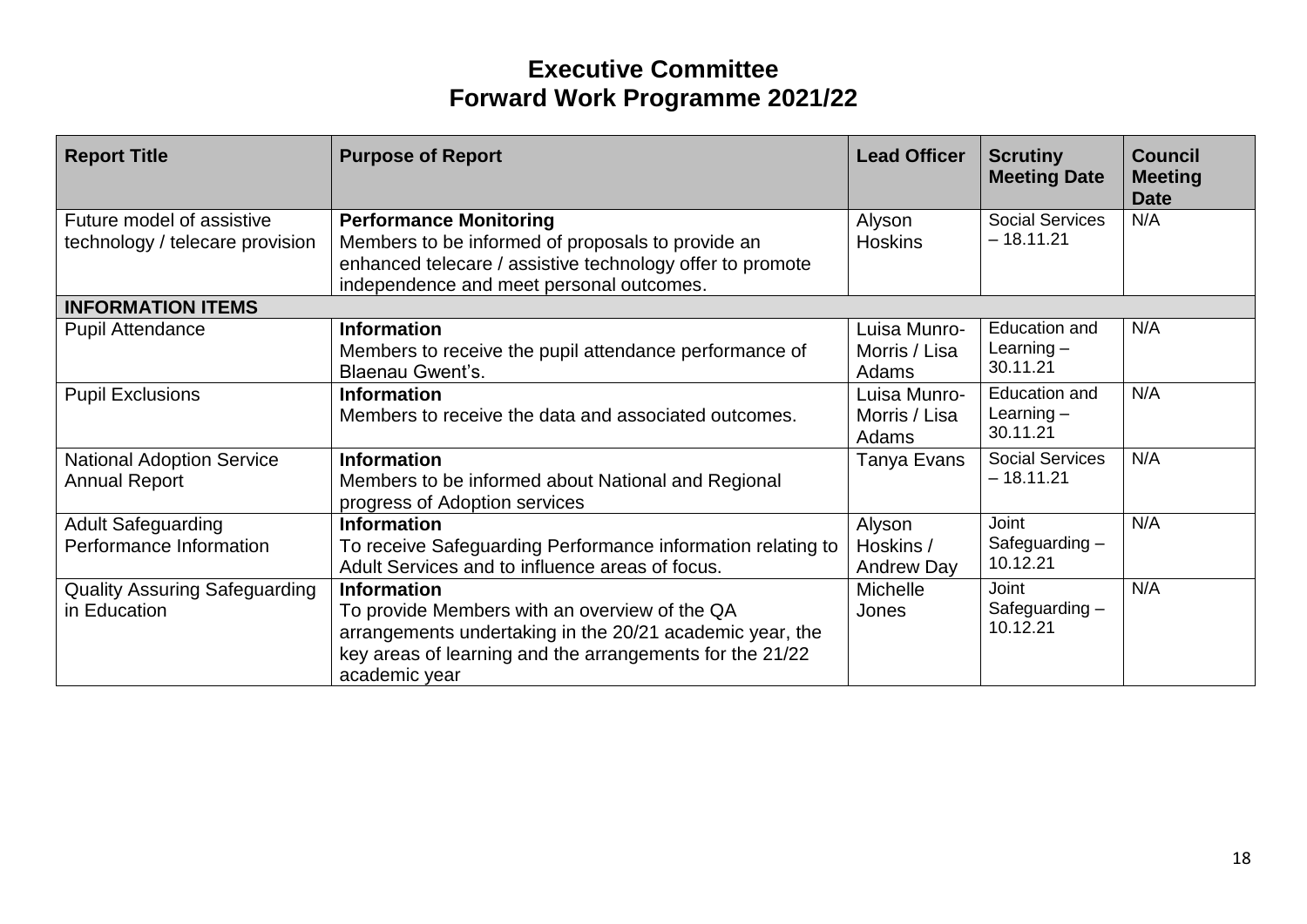Executive Meeting Date: Wednesday 19<sup>th</sup> January 2022 **Report Submission Deadline Date to Liz Thomas:** Tuesday 14th December 2021 **\***Reports received after this date will be included on the next agenda of Executive

| <b>Report Title</b>                                | <b>Purpose of Report</b>                                                     | <b>Lead Officer</b> | <b>Scrutiny</b><br><b>Meeting Date</b> | <b>Council</b><br><b>Meeting</b><br><b>Date</b> |
|----------------------------------------------------|------------------------------------------------------------------------------|---------------------|----------------------------------------|-------------------------------------------------|
| <b>CURRENTLY NO ITEMS</b>                          |                                                                              |                     |                                        |                                                 |
| <b>INFORMATION ITEMS</b>                           |                                                                              |                     |                                        |                                                 |
| Pest Control - Annual<br><b>Performance Report</b> | <b>Information</b><br>To receive the annual report for Members' information. | Andrew Long         | Community<br>Services-<br>17.01.22     |                                                 |

Decision: Monitoring:

Information: 1 Item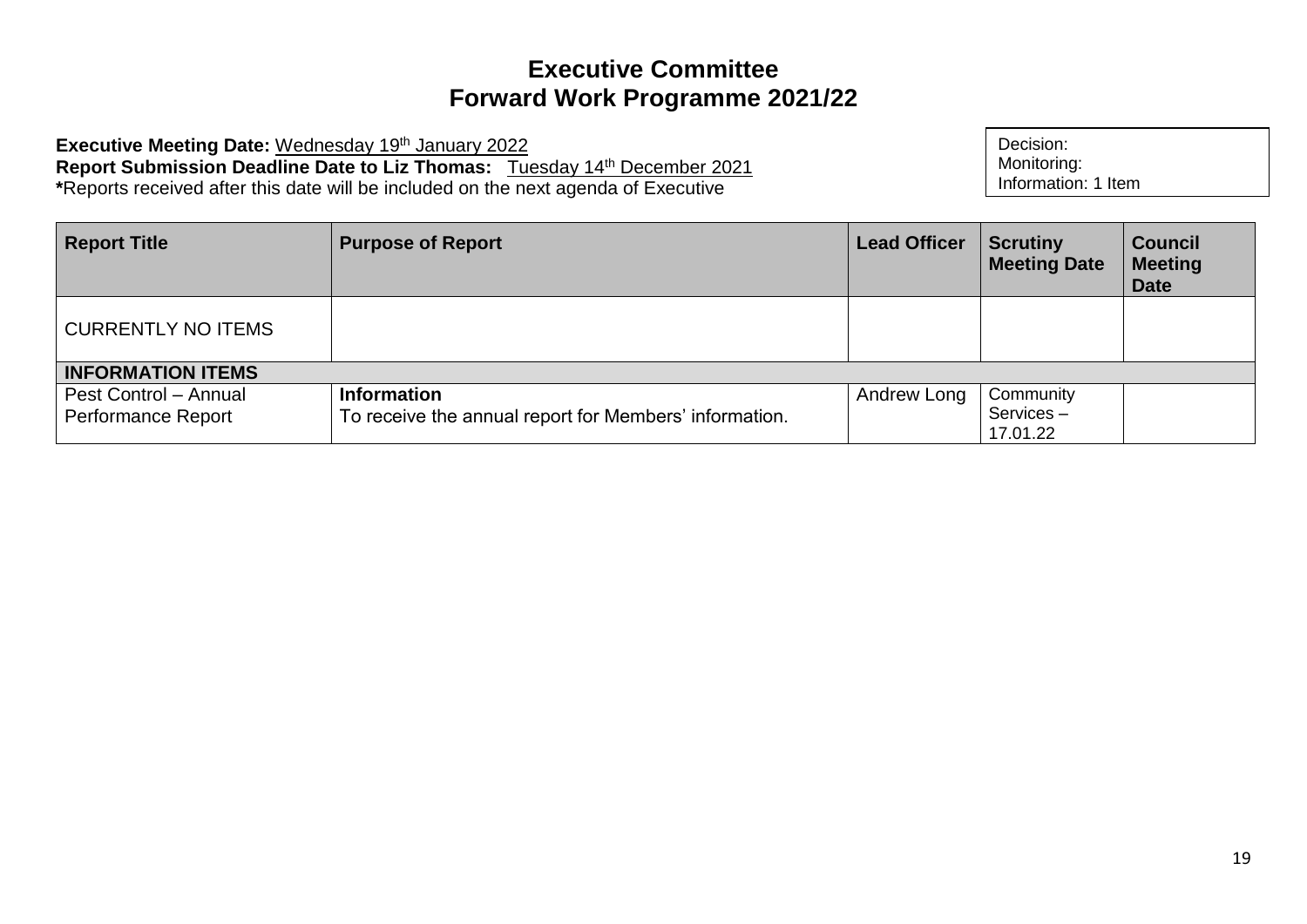SPECIAL Executive Meeting Date: Wednesday 2<sup>nd</sup> February 2022 TO BE CONFIRMED **Report Submission Deadline Date to Liz Thomas:** Tuesday 11th January 2022 **\***Reports received after this date will be included on the next agenda of Executive

| <b>Report Title</b>                           | <b>Purpose of Report</b>                            | <b>Lead Officer</b> | <b>Scrutiny</b><br><b>Meeting Date</b> | <b>Council</b><br><b>Meeting</b><br><b>Date</b> |
|-----------------------------------------------|-----------------------------------------------------|---------------------|----------------------------------------|-------------------------------------------------|
| <b>DECISION ITEMS</b>                         |                                                     |                     |                                        |                                                 |
| <b>Portfolio:</b> Leader / Corporate Services |                                                     |                     |                                        |                                                 |
| Revenue Budget 2022/23                        | <b>Decision</b>                                     | Rhian               | Joint Budget -                         |                                                 |
|                                               | Members to consider the proposed Revenue Budget for | Hayden              | 31.01.22                               |                                                 |
|                                               | 2022/23.                                            |                     |                                        |                                                 |
|                                               |                                                     |                     |                                        |                                                 |

Decision: 1 Item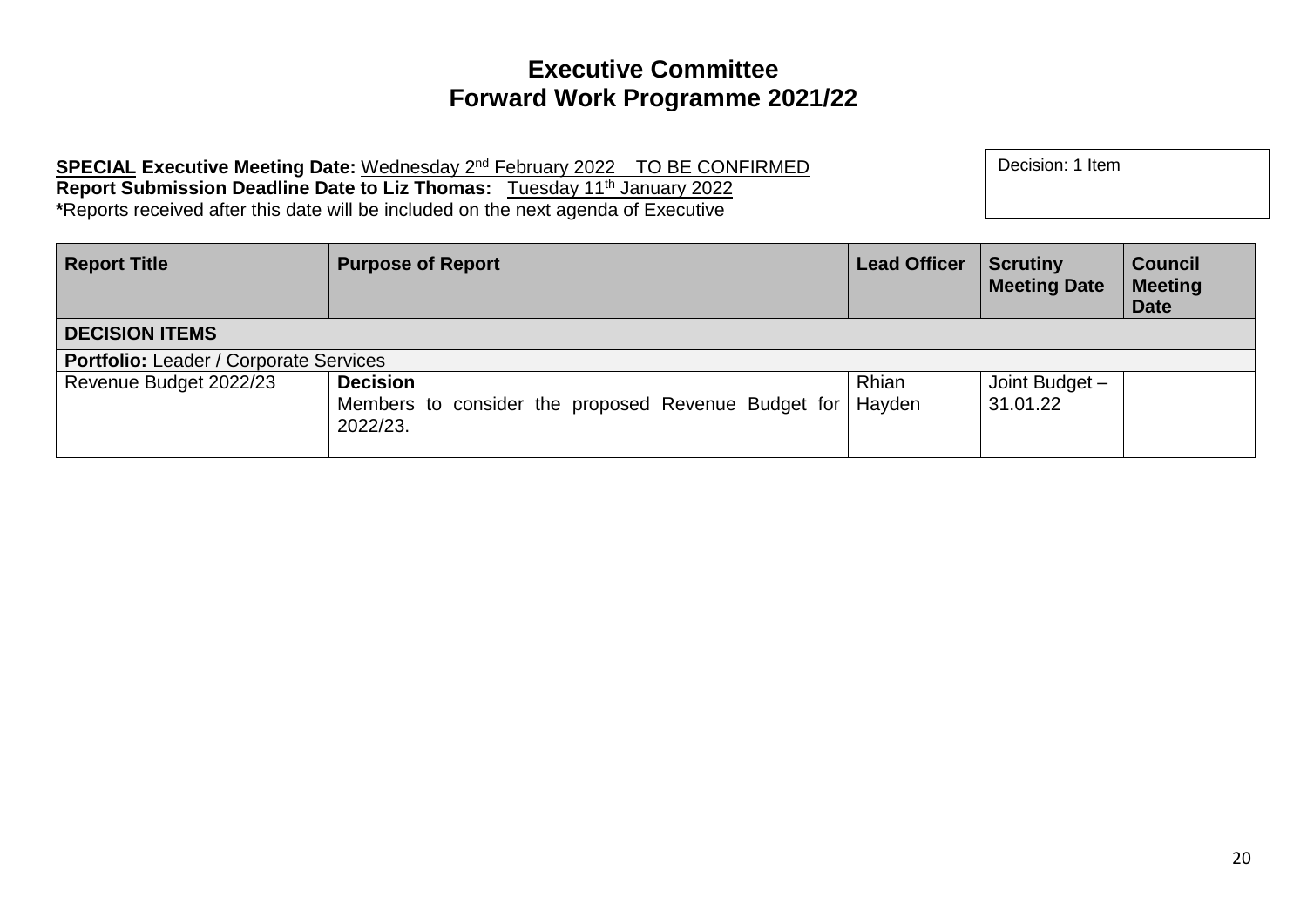Executive Meeting Date: Wednesday 2<sup>nd</sup> March 2022 **Report Submission Deadline Date to Liz Thomas:** Tuesday 8th February 2022 **\***Reports received after this date will be included on the next agenda of Executive

| <b>Report Title</b>                                                | <b>Purpose of Report</b>                                                                                                                                                                   | <b>Lead Officer</b>                       | <b>Scrutiny</b><br><b>Meeting Date</b>           | <b>Council</b><br><b>Meeting</b><br><b>Date</b> |  |  |
|--------------------------------------------------------------------|--------------------------------------------------------------------------------------------------------------------------------------------------------------------------------------------|-------------------------------------------|--------------------------------------------------|-------------------------------------------------|--|--|
| <b>DECISION ITEMS</b>                                              |                                                                                                                                                                                            |                                           |                                                  |                                                 |  |  |
|                                                                    | Portfolio: Leader / Corporate Services                                                                                                                                                     |                                           |                                                  |                                                 |  |  |
| <b>Grants to Organisations</b>                                     | Approval<br>To agree the Grants to Organisations.                                                                                                                                          | <b>Rhian Daly</b>                         | N/A                                              | N/A                                             |  |  |
| <b>Portfolio: Education</b>                                        |                                                                                                                                                                                            |                                           |                                                  |                                                 |  |  |
| School Admissions Policy for                                       | <b>Pre-Decision</b>                                                                                                                                                                        | Claire                                    | <b>Education and</b>                             | N/A                                             |  |  |
| <b>Nursery and Statutory</b>                                       | To consider and approve the draft School Admissions Policy                                                                                                                                 | Gardner                                   | Learning $-$                                     |                                                 |  |  |
| Education                                                          | for Nursery and Statutory Education 2023/24.                                                                                                                                               |                                           | 01.02.22                                         |                                                 |  |  |
| Statutory deadline for the policy to<br>be published by 15th April |                                                                                                                                                                                            |                                           |                                                  |                                                 |  |  |
| <b>MONITORING ITEMS</b>                                            |                                                                                                                                                                                            |                                           |                                                  |                                                 |  |  |
| <b>Portfolio: Leader / Corporate Services</b>                      |                                                                                                                                                                                            |                                           |                                                  |                                                 |  |  |
| <b>CCTV Annual Monitoring</b>                                      | <b>Performance Monitoring</b>                                                                                                                                                              | Andrew                                    | Corporate                                        | N/A                                             |  |  |
| Performance reporting                                              | Members to consider the annual report.                                                                                                                                                     | Parker                                    | Overview $-$<br>04.02.22                         |                                                 |  |  |
| <b>Portfolio: Education</b>                                        |                                                                                                                                                                                            |                                           |                                                  |                                                 |  |  |
| 21 <sup>st</sup> Century Schools                                   | <b>Performance Monitoring</b>                                                                                                                                                              | Claire                                    | <b>Education and</b>                             | N/A                                             |  |  |
| Programme Bands B progress                                         | To provide Members with the opportunity to scrutinise                                                                                                                                      | Gardner /                                 | Learning $-$                                     |                                                 |  |  |
| and education project overview                                     | progress in line with the 21 <sup>st</sup> Century Schools Band B                                                                                                                          | Luisa Munro-                              | 01.02.22                                         |                                                 |  |  |
|                                                                    | programme, along with associated Education projects.                                                                                                                                       | <b>Morris</b>                             |                                                  |                                                 |  |  |
| <b>Education ICT Strategy</b>                                      | <b>Performance Monitoring</b><br>To provide Members with the opportunity to scrutinise<br>progress in line with the development of the Education ICT<br>Strategy, and associated projects. | Luisa Munro-<br>Morris/ Claire<br>Gardner | <b>Education and</b><br>Learning $-$<br>01.02.22 | N/A                                             |  |  |

Decision: 2 Items Monitoring: 7 Items Information: 2 Items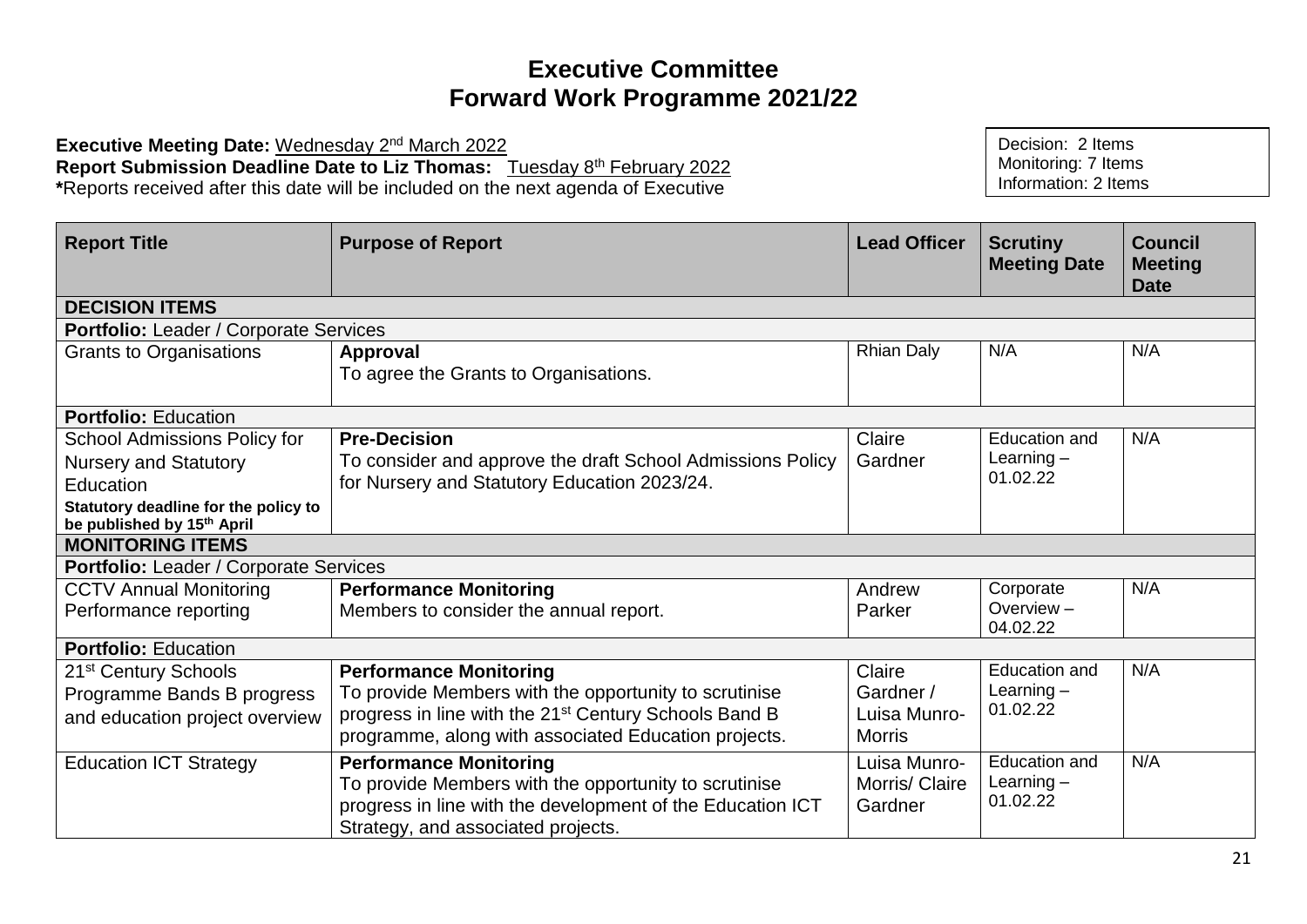| <b>Report Title</b>                                                      | <b>Purpose of Report</b>                                                                                                                                                                                                                    | <b>Lead Officer</b>                                            | <b>Scrutiny</b><br><b>Meeting Date</b>           | <b>Council</b><br><b>Meeting</b><br><b>Date</b> |
|--------------------------------------------------------------------------|---------------------------------------------------------------------------------------------------------------------------------------------------------------------------------------------------------------------------------------------|----------------------------------------------------------------|--------------------------------------------------|-------------------------------------------------|
| <b>Education Directorate</b><br>Recovery and Renewal                     | <b>Performance Monitoring</b><br>To ensure that Members are aware of arrangements to<br>support schools and learners to recovery and renewal from<br>the pandemic and to monitor progress (Autumn term 2021<br>progress on an agreed theme) | Luisa Munro-<br>Morris / Claire<br>Gardner /<br>Michelle Jones | <b>Education and</b><br>Learning $-$<br>01.02.22 | N/A                                             |
|                                                                          | <b>Portfolio:</b> Deputy Leader / Regeneration and Economic Development                                                                                                                                                                     |                                                                |                                                  |                                                 |
| <b>Aspire Shared Apprenticeship</b><br>Programme                         | <b>Performance Monitoring</b><br>To update on the current performance of the Aspire<br>programme and associated external business engagement.                                                                                               | Tara Lane                                                      | Regeneration-<br>09.02.21                        | N/A                                             |
| <b>Portfolio: Social Services</b>                                        |                                                                                                                                                                                                                                             |                                                                |                                                  |                                                 |
| Safe Reduction of Children<br><b>Looked After Strategy</b><br>Monitoring | <b>Performance Monitoring</b><br>Members to be informed of progress in relation to the<br>strategy 2020-25.                                                                                                                                 | Tanya Evans                                                    | <b>Social Services</b><br>$-20.01.22$            | N/A                                             |
| Integrated Care Fund (ICF)<br>update                                     | <b>Performance Monitoring</b><br>Members to be informed of the progress made in relation to<br>ongoing sustainability of grant funded(ICF) services                                                                                         | Alyson<br><b>Hoskins</b>                                       | <b>Social Services</b><br>$-20.01.22$            | N/A                                             |
| <b>INFORMATION ITEMS</b>                                                 |                                                                                                                                                                                                                                             |                                                                |                                                  |                                                 |
| <b>Corporate Parenting Progress</b><br>Report                            | <b>Information</b><br>Members to be informed of the progress made against the<br><b>Corporate Parenting Action Plan</b>                                                                                                                     | Tanya Evans                                                    | <b>Social Services</b><br>$-20.01.22$            | N/A                                             |
| <b>Youth Service Performance</b>                                         | <b>Information</b><br>Members to receive the performance and impact of the<br>Youth Service and comparing with the latest Welsh<br>Government benchmarking data.                                                                            | Joanne Sims                                                    | <b>Education and</b><br>Learning $-$<br>01.02.22 | N/A                                             |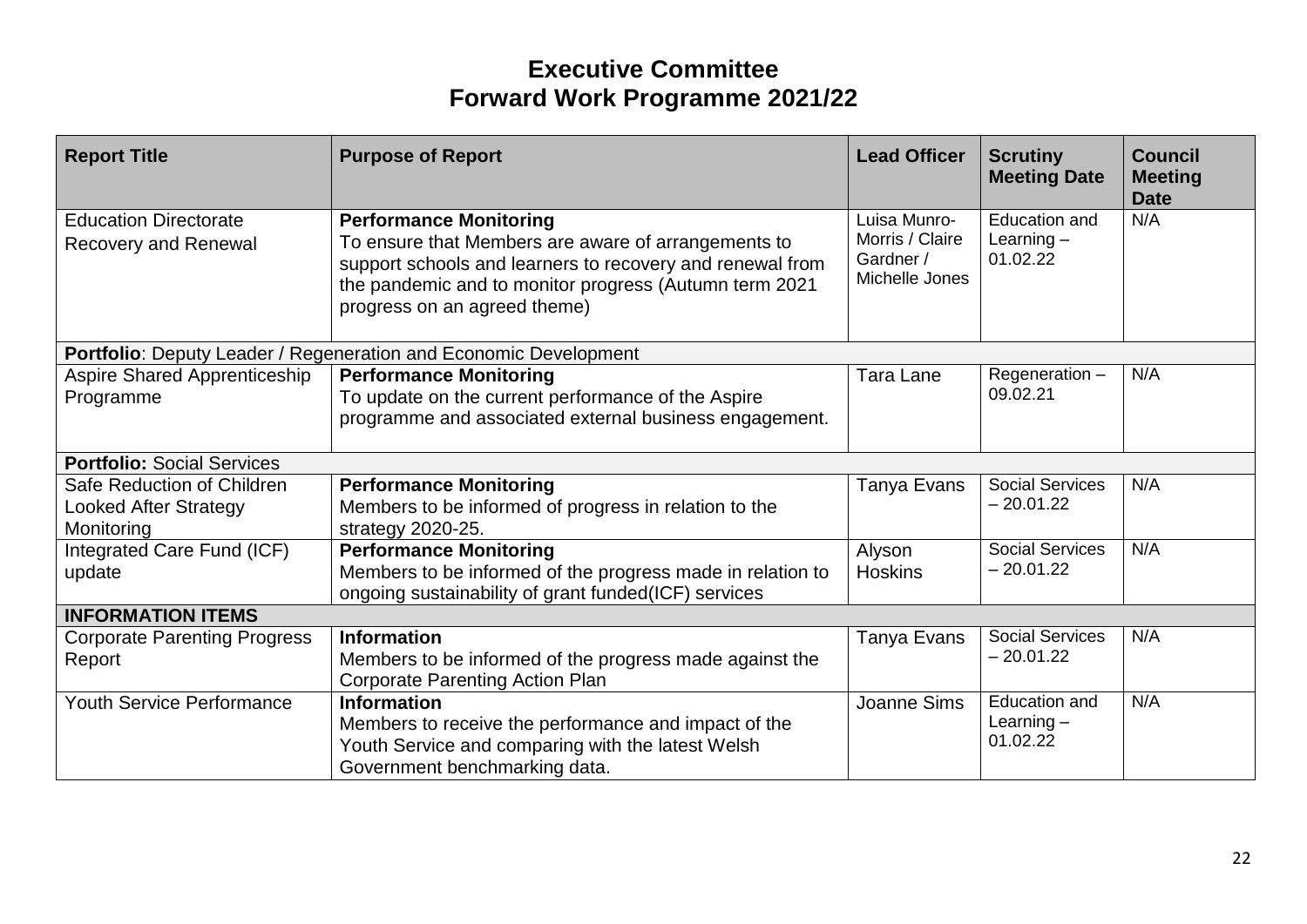**Executive Meeting Date: Wednesday 27th April 2022 Report Submission Deadline Date to Liz Thomas:** Tuesday 1st April 2022 **\***Reports received after this date will be included on the next agenda of Executive

Decision: 2 Items Monitoring: 14 Items Information: 8 Items

| <b>Report Title</b>                                                    | <b>Purpose of Report</b>                                                                                                                                             | <b>Lead Officer</b>                           | <b>Scrutiny</b><br><b>Meeting Date</b>   | <b>Council</b><br><b>Meeting</b><br><b>Date</b> |
|------------------------------------------------------------------------|----------------------------------------------------------------------------------------------------------------------------------------------------------------------|-----------------------------------------------|------------------------------------------|-------------------------------------------------|
| <b>DECISION ITEMS</b>                                                  |                                                                                                                                                                      |                                               |                                          |                                                 |
| Portfolio: Leader / Corporate Services                                 |                                                                                                                                                                      |                                               |                                          |                                                 |
| <b>Grants to Organisations</b>                                         | Approval<br>To agree the Grants to Organisations.                                                                                                                    | <b>Rhian Daly</b>                             | N/A                                      | N/A                                             |
| <b>Portfolio: Education</b>                                            |                                                                                                                                                                      |                                               |                                          |                                                 |
| <b>Education Achievement</b><br>Service (EAS) Business Plan<br>2022/23 | <b>Decision</b><br>To consult Members on the draft EAS Business Plan for<br>2022/23.                                                                                 | Luisa Munro-<br>Morris /<br>Michelle<br>Jones | Education and<br>Leaning $-$<br>15.03.22 | N/A                                             |
| <b>MONITORING ITEMS</b>                                                |                                                                                                                                                                      |                                               |                                          |                                                 |
| Portfolio: Leader / Corporate Services                                 |                                                                                                                                                                      |                                               |                                          |                                                 |
| <b>Strategic Equality Plan</b>                                         | <b>Performance Monitoring</b><br>Members to be informed of the progress made to date<br>against the priorities within the SEP and approve actions<br>moving forward. | Andrew<br>Parker                              | Corporate<br>Overview $-$<br>18.03.22    | N/A                                             |
| Joint Finance and<br>Performance report                                | <b>Performance Monitoring</b><br>Members to receive quarter 3 for consideration.                                                                                     | Gemma<br>Wasley                               | Corporate<br>Overview $-$<br>18.03.22    | N/A                                             |
| <b>Revenue Budget Monitoring</b><br>2021/22                            | <b>Budget Monitoring</b><br>To provide members with an expenditure forecast at the end<br>of quarter 2 across all portfolios for 2021/22.                            | Rhian<br>Hayden                               | Joint Budget -<br>07.03.22               | N/A                                             |
| <b>Forecast Capital Expenditure</b><br>2021/22                         | <b>Budget Monitoring</b>                                                                                                                                             | Rhian<br>Hayden                               | Joint Budget -<br>07.03.22               | N/A                                             |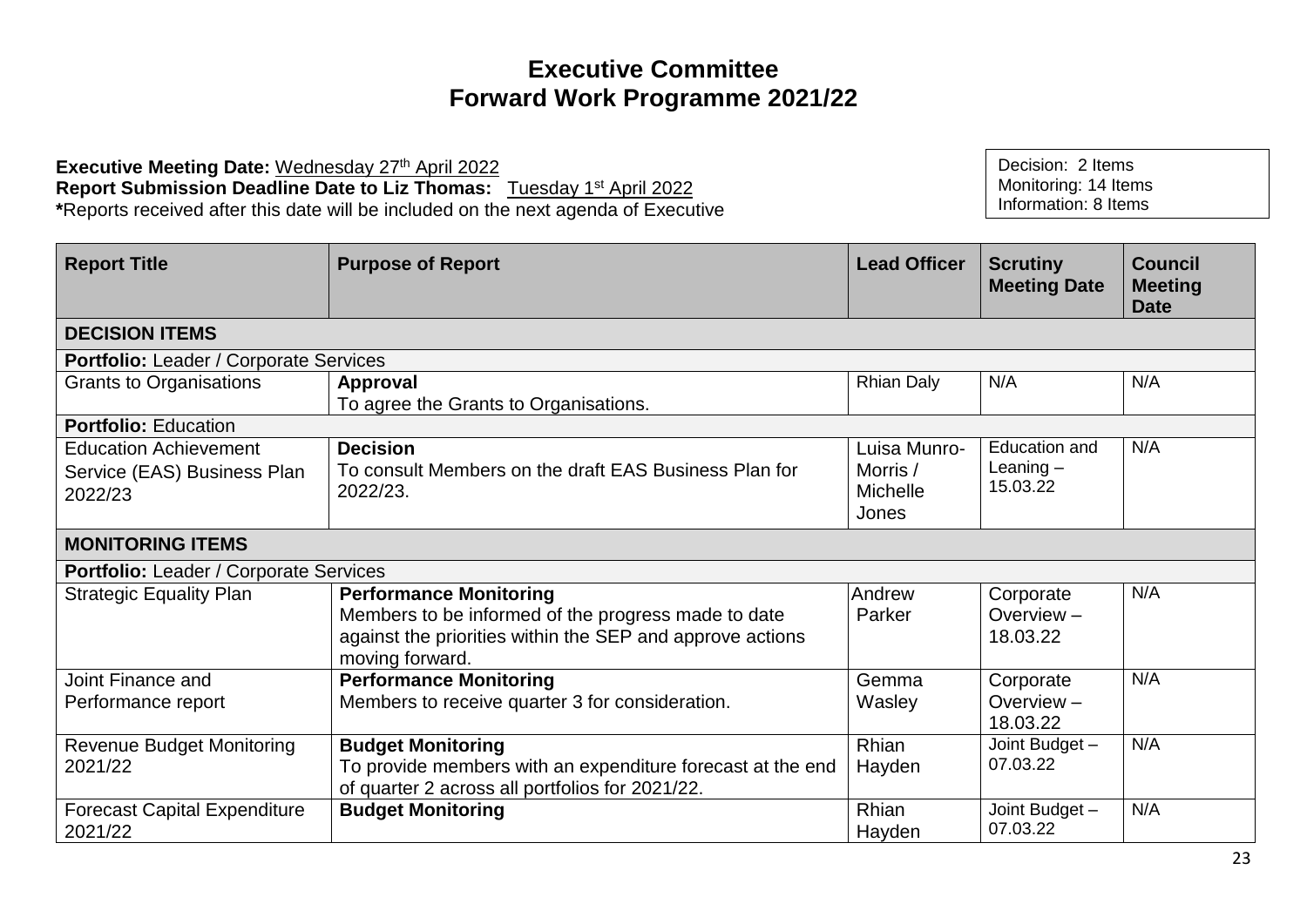| <b>Report Title</b>                                                     | <b>Purpose of Report</b>                                                                                                                                                                                           | <b>Lead Officer</b>                     | <b>Scrutiny</b><br><b>Meeting Date</b> | <b>Council</b><br><b>Meeting</b><br><b>Date</b> |
|-------------------------------------------------------------------------|--------------------------------------------------------------------------------------------------------------------------------------------------------------------------------------------------------------------|-----------------------------------------|----------------------------------------|-------------------------------------------------|
|                                                                         | To provide details of each portfolio's forecast capital<br>expenditure against allocation at the end of quarter 3.                                                                                                 |                                         |                                        |                                                 |
| Forecast of General and<br><b>Earmarked Reserves</b>                    | <b>Budget Monitoring</b><br>To present report at the end of quarter 3 detailing the actual<br>and forecast use of general and ear marked reserves.                                                                 | Rhian<br>Hayden                         | Joint Budget -<br>07.03.22             | N/A                                             |
| Portfolio: Deputy Leader / Regeneration                                 |                                                                                                                                                                                                                    |                                         |                                        |                                                 |
| <b>Regeneration Directorate</b><br>Performance report                   | <b>Performance Monitoring</b><br>Members to monitor and challenge the performance data for<br>the Directorate.                                                                                                     | Richard<br>Crook<br>Ellie Fry           | Regeneration-<br>23.3.22               | N/A                                             |
| <b>Annual Industrial Property</b><br>Performance update<br>2020/2021    | <b>Performance Monitoring</b><br>To monitor the priorities and activities being delivered and<br>what outcomes have been achieved i.e. constrained units<br>updates, occupancy figures, new property developments. | Moe<br>Forouzan/Pa<br>ul Miles          | Regeneration-<br>23.3.22               | N/A                                             |
| Destination Management -<br><b>Annual Performance Review</b><br>2020/21 | <b>Performance Monitoring</b><br>To monitor the priorities and activities being delivered and<br>what outcomes have been achieved and influence areas of<br>focus.                                                 | Owen Ashton<br>Moe<br>Forouzan          | Regeneration-<br>23.3.22               | N/A                                             |
| <b>Portfolio: Environment</b>                                           |                                                                                                                                                                                                                    |                                         |                                        |                                                 |
| <b>Community Services</b><br>Directorate Performance<br>report          | <b>Performance Monitoring</b><br>Members to monitor the performance of the Directorate.                                                                                                                            | Richard<br>Crook<br><b>Clive Rogers</b> | Community<br>Services-<br>04.04.22     | N/A                                             |
| Fly Tipping Fines 2021/22                                               | <b>Performance Monitoring</b><br>Members to receive an end of year report on fly tipping fines<br>for 2021/22.                                                                                                     | Andrew Long                             | Community<br>Services-<br>04.04.22     | N/A                                             |
| <b>Portfolio: Social Services</b>                                       |                                                                                                                                                                                                                    |                                         |                                        |                                                 |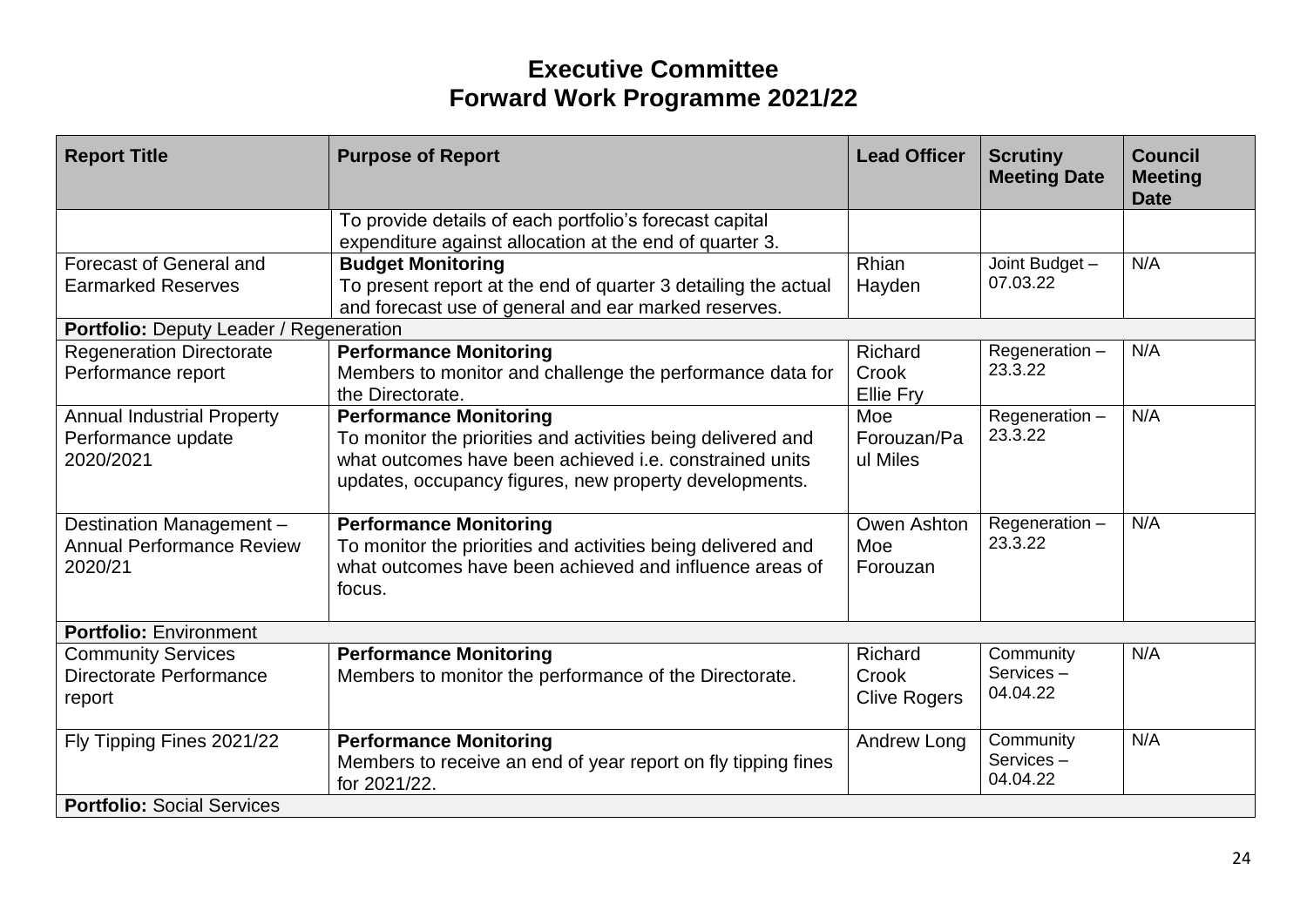| <b>Report Title</b>                                                                    | <b>Purpose of Report</b>                                                                                                                                                                  | <b>Lead Officer</b>                             | <b>Scrutiny</b><br><b>Meeting Date</b>    | <b>Council</b><br><b>Meeting</b><br><b>Date</b> |
|----------------------------------------------------------------------------------------|-------------------------------------------------------------------------------------------------------------------------------------------------------------------------------------------|-------------------------------------------------|-------------------------------------------|-------------------------------------------------|
| Implementation of Liberty<br><b>Protection Safeguard</b><br>legislation                | <b>Performance Monitoring</b><br>Members to be informed of the progress of implementation<br>of the new legislative frame work from April 22                                              | Alyson<br><b>Hoskins</b>                        | <b>Social Services</b><br>$-03.03.22$     | N/A                                             |
| <b>Regional Partnership Board</b>                                                      | <b>Performance Monitoring</b><br>Members to be informed of the decisions taken by the<br><b>Regional Partnership Board</b>                                                                | Damien<br>McCann                                | <b>Social Services</b><br>$-07.04.22$     | N/A                                             |
| COVID 19 Recovery -<br>Community                                                       | <b>Performance Monitoring</b><br>To ensure that Members are aware of arrangements to<br>support the community recovery and renewal activity from<br>the pandemic and to monitor progress. | <b>Michelle</b><br>Church / Ceri<br><b>Bird</b> | <b>Social Services</b><br>$-07.04.22$     | N/A                                             |
| <b>Portfolio: Education / Social Services</b>                                          |                                                                                                                                                                                           |                                                 |                                           |                                                 |
| <b>Safeguarding Performance</b><br><b>Information Social Services</b><br>and Education | <b>Performance Monitoring</b><br>To provide members with Safeguarding Performance and<br>Self-Evaluation information and to influence areas of focus.                                     | Damien<br>McCann/<br><b>Lynn Phillips</b>       | Joint<br>Safeguarding-<br>25.03.22        | N/A                                             |
| <b>INFORMATION ITEMS</b>                                                               |                                                                                                                                                                                           |                                                 |                                           |                                                 |
| Annual Air Quality 2020/21                                                             | <b>Information</b><br>To receive the annual report for Members' information.                                                                                                              | Dave<br>Thompson                                | Community<br>Services-<br>04.04.22        | N/A                                             |
| Inspire to Achieve / Work                                                              | <b>Information</b><br>Members to receive the performance in line with targets and<br>spend.                                                                                               | <b>Joanne Sims</b>                              | Education and<br>Learning $-$<br>15.03.22 | N/A                                             |
| <b>Welsh Public Library</b><br>Standards (WPLS) Annual<br>Return 2019/20               | <b>Information</b><br>Members to receive the Annual Assessment from Welsh<br>Government which highlights Blaenau Gwent's performance<br>against the Welsh Public Library Standards.       | Joanne Sims                                     | Education and<br>Learning $-$<br>15.03.22 | N/A                                             |
| My Support Team                                                                        | <b>Information</b><br>Members to be informed of the progress of the team in<br>returning children from residential placements                                                             | Tanya Evans                                     | <b>Social Services</b><br>$-03.03.22$     | N/A                                             |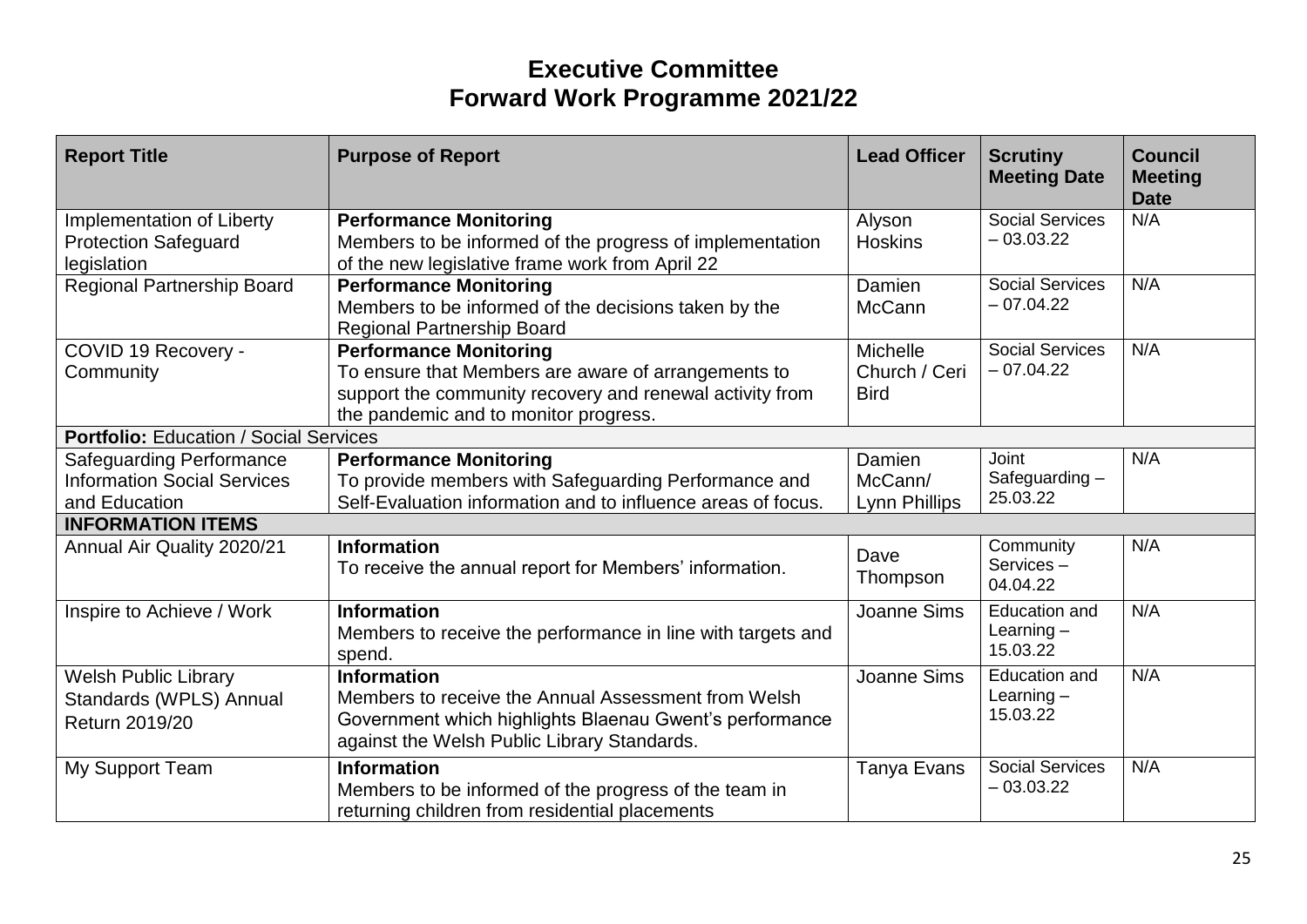| <b>Report Title</b>                                              | <b>Purpose of Report</b>                                                                                                                                      | <b>Lead Officer</b>                                        | <b>Scrutiny</b><br><b>Meeting Date</b> | <b>Council</b><br><b>Meeting</b><br><b>Date</b> |
|------------------------------------------------------------------|---------------------------------------------------------------------------------------------------------------------------------------------------------------|------------------------------------------------------------|----------------------------------------|-------------------------------------------------|
| Living Independently in the<br>21 <sup>st</sup> Century Strategy | <b>Information</b><br>Members to be informed of the progress made against the<br>priorities within the strategy                                               | Alyson<br><b>Hoskins</b>                                   | <b>Social Services</b><br>$-07.04.22$  | N/A                                             |
| <b>Adult Safeguarding</b><br>Performance Information             | <b>Information</b><br>To receive Safeguarding Performance information relating to<br>Adult Services and to influence areas of focus.                          | Alyson<br>Hoskins /<br><b>Andrew Day</b>                   | Joint<br>Safeguarding $-$<br>25.03.22  | N/A                                             |
| My Concerns                                                      | <b>Information</b><br>To provide members with an update on the progress made<br>to date in its implementation                                                 | <b>Michelle</b><br>Jones                                   | Joint<br>Safeguarding $-$<br>25.03.22  | N/A                                             |
| Safer Schools                                                    | <b>Information</b><br>To provide members with an overview of the safer schools<br>approach, its impact upon learners and schools and key<br>areas of learning | Helena Hunt /<br>Sarah Dixon /<br><b>Michelle</b><br>Jones | Joint<br>Safeguarding $-$<br>25.03.22  | N/A                                             |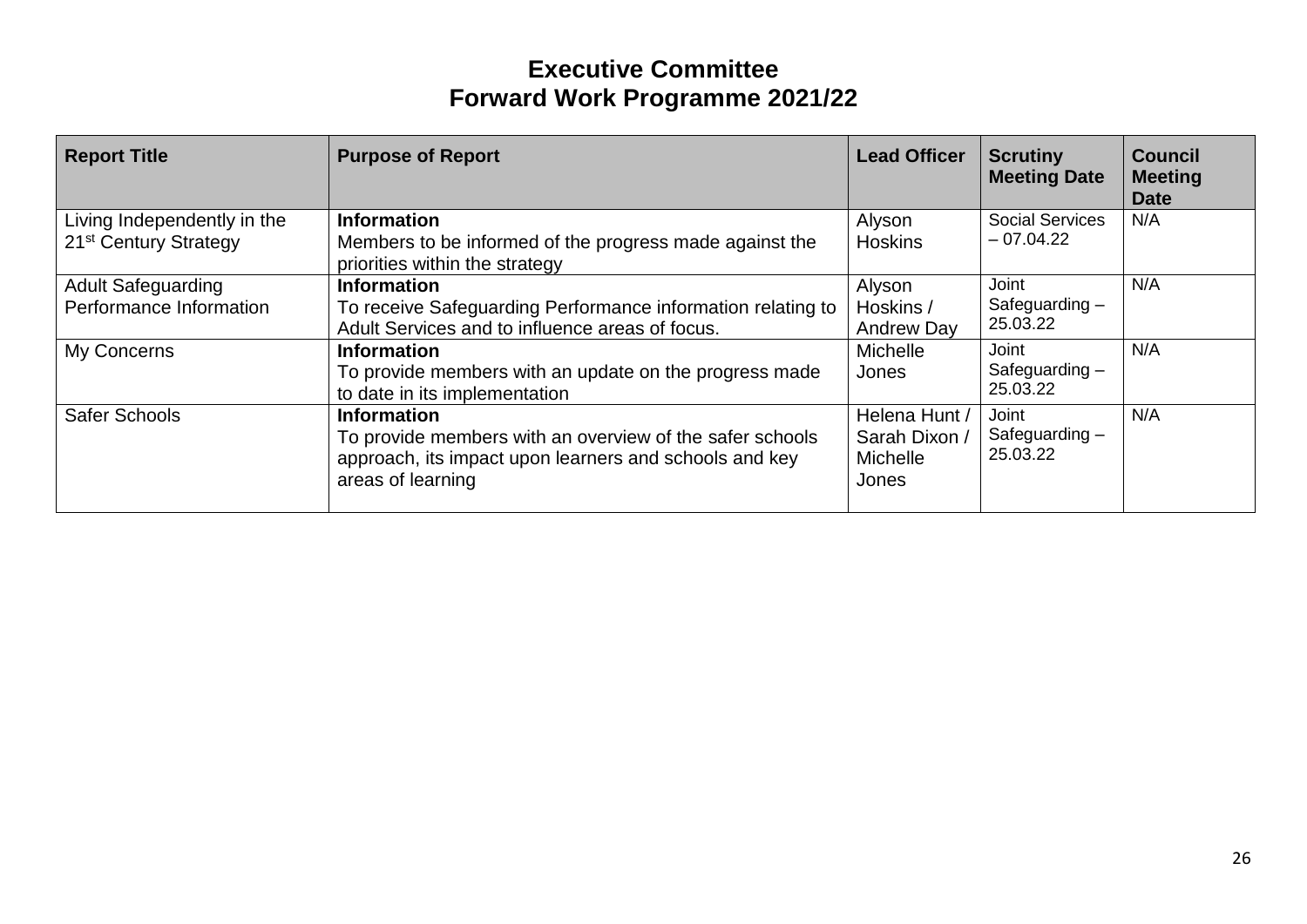#### **Executive Meeting Date:** To be confirmed Items

#### **Report Submission Deadline Date to Liz Thomas:**

**\***Reports received after this date will be included on the next agenda of Executive

| <b>Report Title</b>                     | <b>Purpose of Report</b>                                                | <b>Lead Officer</b>           | <b>Scrutiny</b><br><b>Meeting Date</b> | <b>Council</b><br><b>Meeting</b><br><b>Date</b> |
|-----------------------------------------|-------------------------------------------------------------------------|-------------------------------|----------------------------------------|-------------------------------------------------|
| <b>DECISION ITEMS</b>                   |                                                                         |                               |                                        |                                                 |
| Portfolio: Leader / Corporate Services  |                                                                         |                               |                                        |                                                 |
| <b>Global Resettlement</b><br>Programme | <b>Decision</b><br>To consider the new items of the Global Resettlement | <b>Bernadette</b><br>Elias    |                                        | N/A                                             |
|                                         | Programme.                                                              |                               |                                        |                                                 |
| Counter Terrorism - Chanel              | <b>Decision</b>                                                         | <b>Bernadette</b>             |                                        | N/A                                             |
| <b>Duties</b>                           | Review of Local Authority Plan to implement<br>responsibilities.        | Elias<br><b>Andrew Parker</b> |                                        |                                                 |
| <b>Corporate Joint Committees</b>       |                                                                         |                               |                                        | N/A                                             |
| Litter and Dog Bin Strategy             | <b>Decision</b><br>To consider the strategy prior to approval.          | Dave Watkins                  | Community<br>Services-<br><b>TBC</b>   | N/A                                             |
| Progress Update on Silent<br>Valley     |                                                                         | <b>Richard Crook</b>          | Community<br>Services-<br><b>TBC</b>   | N/A                                             |
| <b>Climate Assembly</b>                 |                                                                         | <b>Michelle Morris</b>        | Regeneration -                         | Executive or                                    |
| <b>Recommendations</b>                  |                                                                         | (Andrew Parker)               | 30.06.21                               | Council                                         |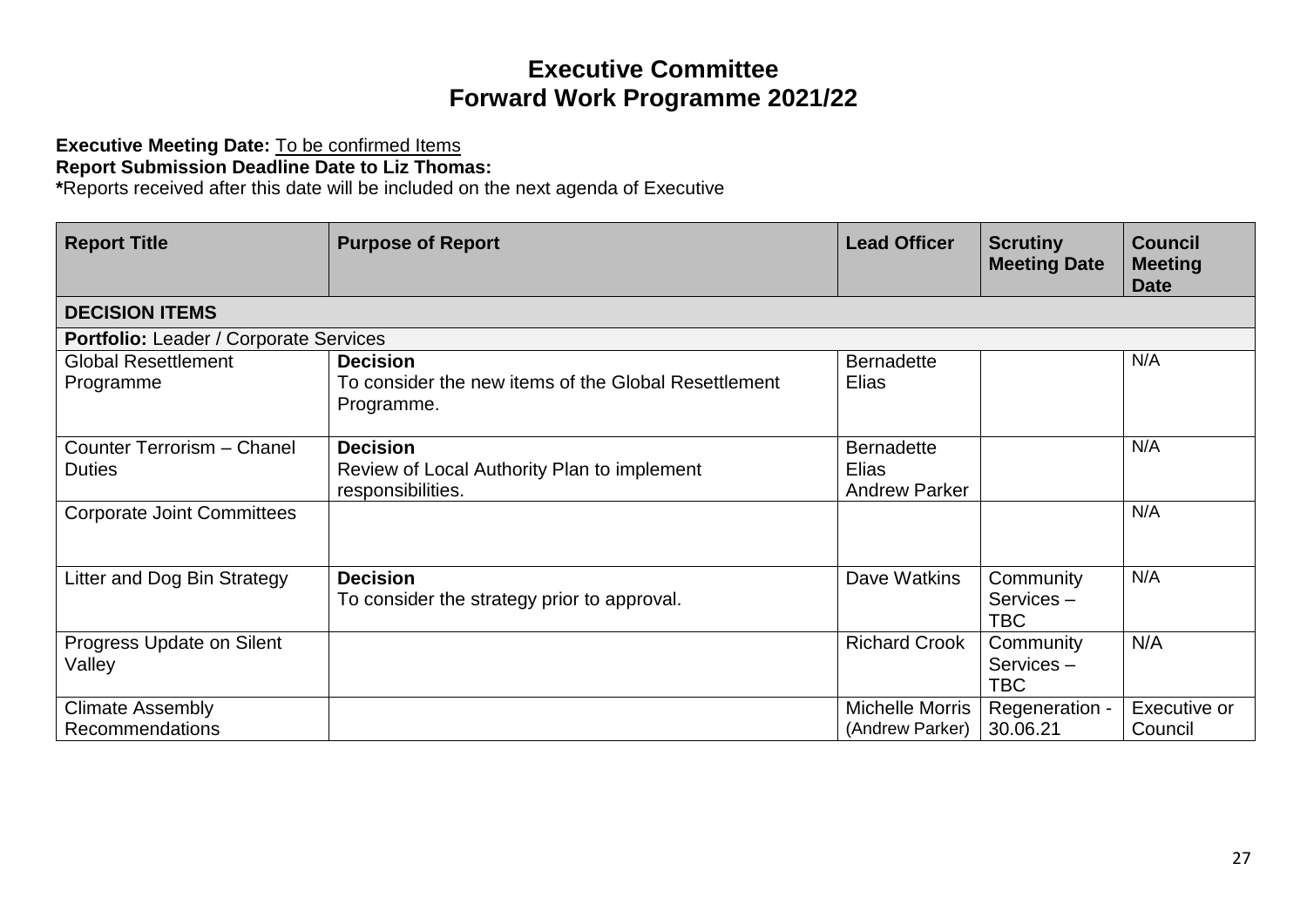#### **Executive Meeting Date:** FWP 2022/23 **Report Submission Deadline Date to Liz Thomas:**

**\***Reports received after this date will be included on the next agenda of Executive

| <b>Report Title</b>                                           | <b>Purpose of Report</b>                                                                                                                                                                                                                       | <b>Lead Officer</b>               | <b>Scrutiny</b><br><b>Meeting Date</b>    | <b>Council</b><br><b>Meeting</b><br>Date |
|---------------------------------------------------------------|------------------------------------------------------------------------------------------------------------------------------------------------------------------------------------------------------------------------------------------------|-----------------------------------|-------------------------------------------|------------------------------------------|
|                                                               |                                                                                                                                                                                                                                                |                                   |                                           |                                          |
| Portfolio: Leader / Corporate Services                        |                                                                                                                                                                                                                                                |                                   |                                           |                                          |
| <b>Communications Strategy</b><br><b>Quarterly Monitoring</b> | <b>Performance Monitoring</b><br>To consider the performance of the Communication<br>Strategy focus on the impact of the strategy during<br><b>COVID19 Pandemic</b>                                                                            | <b>Bernadette</b><br>Elias        | Corporate<br>Overview $-$<br>29.04.22     |                                          |
| <b>Commercial Strategy</b><br><b>Quarterly Monitoring</b>     | <b>Performance Monitoring</b><br>To consider performance of the Commercial Strategy,<br>focus Strategic Commercial Board element. In depth look<br>at each of the 5 elements                                                                   | <b>Bernadette</b><br><b>Elias</b> | Corporate<br>Overview $-$<br>29.04.22     |                                          |
| Progress of the Agile Working<br>Policy                       | <b>Performance Monitoring</b><br>To consider progress of the Agile Working Policy.                                                                                                                                                             | Andrea<br>Prosser                 | Corporate<br>Overview $-$<br>29.04.22     |                                          |
| Recovery - Workforce                                          | <b>Performance Monitoring</b><br>To ensure that Members are aware of arrangements to<br>support the workforce recovery and renewal activity from<br>the pandemic and to monitor progress.                                                      | Andrea<br>Prosser                 | Corporate<br>Overview $-$<br>29.04.22     |                                          |
| Self-evaluation (SE)                                          | <b>Performance Monitoring</b><br>Members to contribute to the development of the SE report<br>for LGES and to determine the actions arising from the<br>SER are appropriate and aligned to the service needs for<br>children and young people. | Lynn Phillips                     | Education and<br>Learning $-$<br>26.04.22 |                                          |